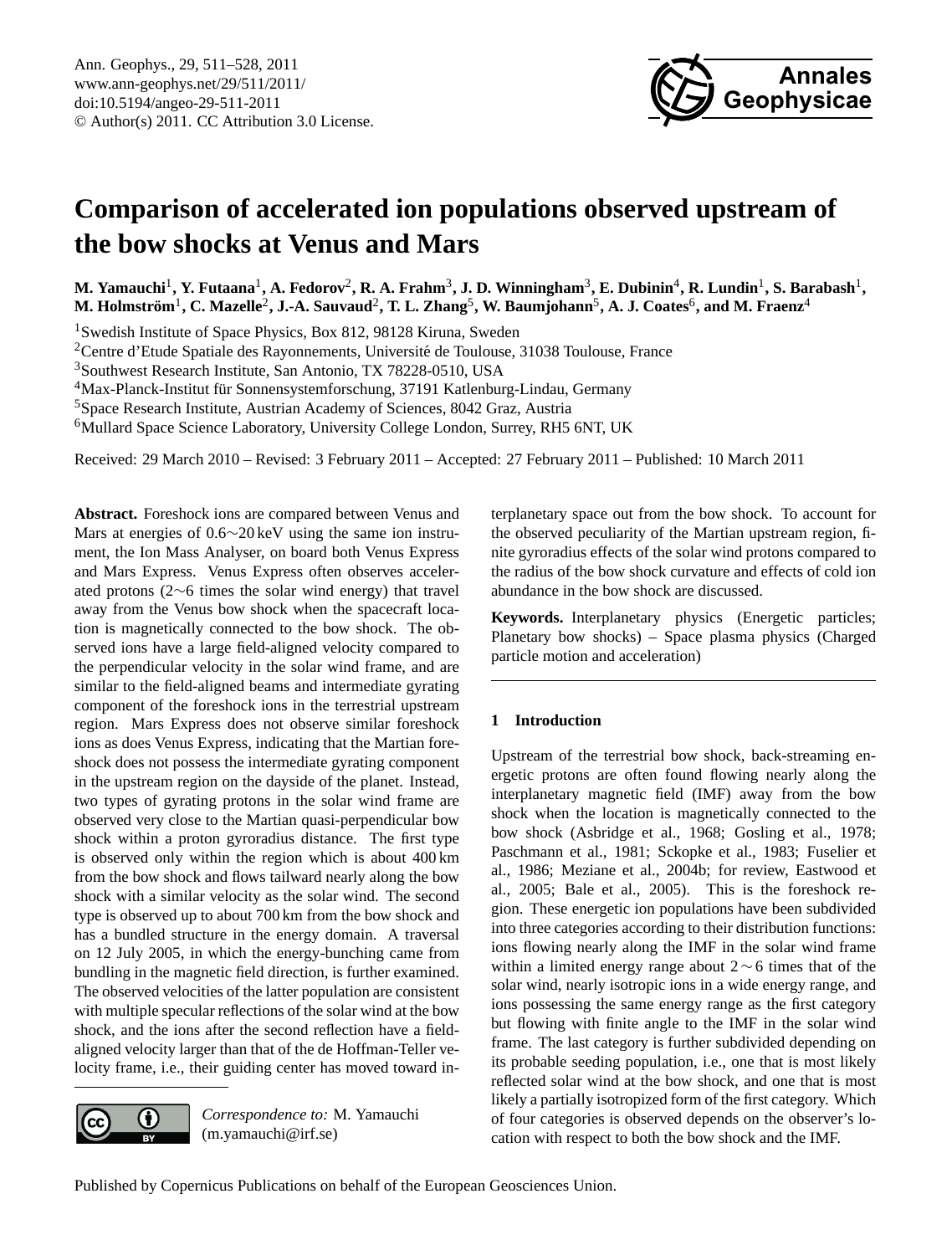

**Fig. 1.** Schematic illustration of the foreshock (FS) location. Fieldaligned ions (FAB) are often observed at the upstream boundary of the foreshock region. Relative sizes of the planets compared to the bow shock are also drawn.

The first category is called the "field-aligned beams," and is observed at the upstream boundary of the foreshock region, i.e., where the magnetically-connected bow shock is a quasiperpendicular shock as illustrated in Fig. 1 with blue hatch (Gosling et al., 1978). The second category is called the "diffuse component," and is observed when the observer's location is connected to quasi-parallel shocks as marked with green hatch in Fig. 1 (Gosling et al., 1978). The last two categories are called the "reflected-gyrating component" when it is observed close to quasi-perpendicular shocks (Sckopke et al., 1983) and the "intermediate (gyrating) component" when it is observed downstream of the region where field-aligned beams are found (Fuselier et al., 1986). Both the reflectedgyrating component and the intermediate (gyrating) component can be either gyrotropic or gyrophase-bunched (Sckopke et al., 1983; Fuselier et al., 1986; Möbius et al., 2001), but this information is not used for categorization.

Since the formation mechanisms of the field-aligned beams and the intermediate component are considered to be similar to each other (Kucharek et al., 2004), the intermediate component is sometimes categorized as field-aligned beams. However, we do not use such a combined naming in this paper. Instead, we call the last two categories as the "gyrating component" based on the distribution function because this paper deals with foreshocks of Mars and Venus, where the formation mechanisms of the foreshock ions can be different from those at the Earth.

Both the field-aligned beams and the intermediate component have lower alpha/proton ratios than that in the original solar wind or in the diffuse component (Fuselier and Thomsen, 1992), and their sources are considered to be either the reflected solar wind (e.g., Gosling et al., 1978; Paschmann et al., 1980; Mazelle et al., 2003; Kucharek et al., 2004; Meziane et al., 2004a), or heated magnetosheath ions that leak through the bow shock along the magnetic field (Tanaka et al., 1983). The leakage scenario involves ion heating by electromagnetic waves downstream of the shock (Tanaka et al., 1983), and the reflection scenario normally employs a simplified assumption of specular reflection of the solar wind by a quasi-perpendicular shock (Paschmann et al., 1980). Another type of leakage scenario from deep inside the magnetosphere is proposed by Sarris et al. (1987), in which the relevant energy is much higher than that of these two populations.

The microphysics of the specular reflection is an open question. We do not yet know how only a part of the solar wind is reflected into a very specific direction, whereas a majority of the solar wind flows toward the magnetosheath on the downstream side of the bow shock. With a specular reflection that conserves the ion speed in the planetary frame, the reflected solar wind protons can have up to twice the solar wind speed  $(V_{SW})$  in the solar wind frame, and up to  $3V_{SW}$  (nine times the solar wind proton energy) in the planetary frame after 180◦ of gyration, i.e., when its gyrophase points toward the anti-sunward direction (Paschmann et al., 1980, 1981). Such energetic ions are actually observed in the upstream region of the Moon, whose surface reflects a significant amount of the solar wind (Nishino et al., 2009; Holmström et al., 2010).

The conversion of the energy from the perpendicular direction to the parallel direction with respect to the magnetic field can be either by pitch-angle scattering or multiple bouncing in the foot region immediately after reflection (Giacalone et al., 1994; Möbius et al., 2001; Oka et al., 2005). The reflection scenario also explains the low alpha/proton ratio because an alpha particle has a larger inertia (mass per charge) than a proton if the velocity is the same. Once the ions have escaped from the bow shock, their field-aligned velocities do not change as long as the IMF is uniform because the Lorentz force does not act in the field-aligned direction. Depending on the ratio of the beam's field-aligned velocity  $(V_{\parallel})$  and the solar wind velocity component perpendicular to the magnetic field ( $V_{SW\perp}$ ), these ions experience a so-called velocity filter effect to either completely escape from the bow shock within the magnetically-connected foreshock region or return back to the bow shock (Eastwood et al., 2005; Sibeck et al., 2008). To diagnose whether the ions will escape or return, it is useful to obtain the field-aligned velocity in the de Hoffman-Teller frame (Miao et al., 2009, and references therein).

The average electric potential drop across the bow shock is a few hundred volts under an assumption of zero fieldaligned electric field (Eastwood et al., 2007, and references therein), and is formed as a result of the proton inertia. Proton motions that form the foreshock also require the consideration of the proton inertia. In a magnetized plasma, there are two scale sizes relevant to the proton inertia: the ion gyroradius (without polarization electric field) and the ion inertia length (with polarization electric field). Therefore, the radius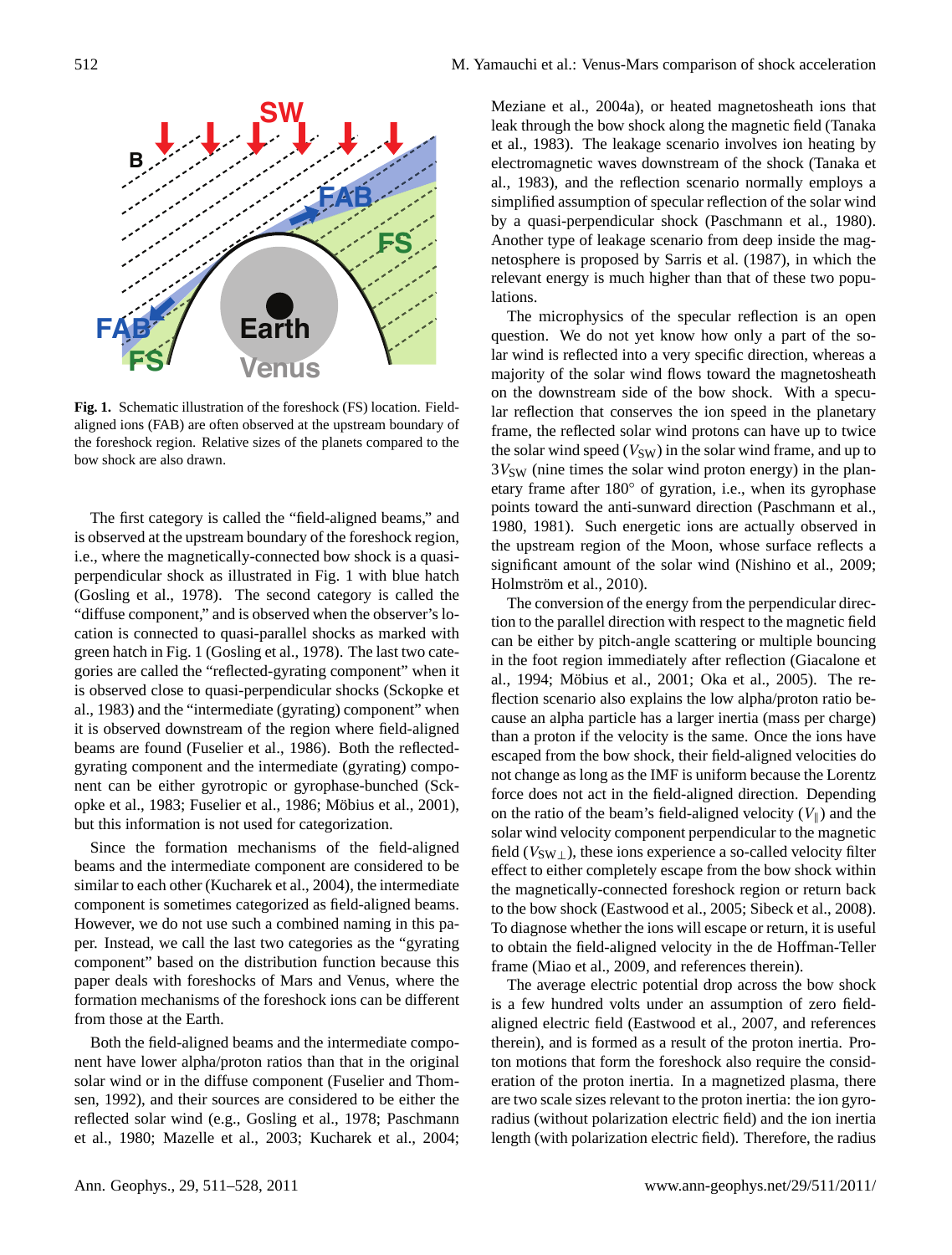**Table 1.** Parameters of Earth and Mars as compared to Venus.

|       |          | planet $V_{SW}$ $M_A \propto n_{SW}^{1/2} V_{SW}/B$ | $c/\omega_{\rm pi} \propto n_{\rm SW}^{-1/2}$ |            | $r_g \propto V_{\text{SW}}/B$ bow shock size |
|-------|----------|-----------------------------------------------------|-----------------------------------------------|------------|----------------------------------------------|
| Venus |          |                                                     |                                               |            |                                              |
| Earth | $\sim$ 1 | $\sim$ 1.2                                          | $\sim$ 1.4                                    | $\sim$ 1.7 | $>$ 5                                        |
| Mars  | $\sim$ 1 | $\sim$ 1.4                                          | $\sim$                                        | $\sim$ 3   | $\sim 0.5$                                   |

 $V_{SW}$ : solar wind speed (Smith and Wolfe, 1979)

 $M_A$ : Alfvén Mach number (Savin et al., 1984)

 $n_{SW}$ : solar wind density

B: interplanetary magnetic field strength

 $c/\omega_{pi}$ : proton inertia length (∼100 km for 5 cm $^{-3}$  H<sup>+</sup>)

 $r_g$ : proton gyroradius (∼1000 km for 2 keV H<sup>+</sup> under 6 nT B)

of the bow shock curvature near the subsolar point (hereafter referred to as "bow shock size" in this paper) compared to the proton gyroradius (about 1000 km for the solar wind proton) and to the proton inertia length (order of 100 km in the foot region) can be key parameters that determine the characteristics (energy, intensity, and distribution) of the foreshock ions. From this viewpoint, it is meaningful to compare the foreshocks of the Earth, Venus and Mars because the bow shock size is more than 50 000 km for the Earth, ∼10 000 km for Venus, and only ∼5000 km for Mars, whereas the gyroradius of a 4 keV proton in a 4 nT magnetic field is about 2000 km. The bow shock curvature can no longer be ignored when considering the motion of reflected (accelerated) ions at Mars, but it can be ignored for the Earth or Venus.

A rough comparison of the solar wind plasma parameters (their ratios) among the regions near Venus, the Earth, and Mars is listed in Table 1, in which we adopt the Alfvén Mach number  $(M_A)$  from Slavin et al. (1984) and a constant solar wind speed between Venus and Mars (Smith and Wolfe, 1979). The Venus-Earth difference in the bow shock size is due to the intrinsic dipole magnetic field that exists only at the Earth. The Venus-Mars difference in the bow shock size is due to the difference in the planetary size. According to Table 1, the ratio of gyroradius to bow shock size increases by a factor of more than 3 from the Earth to Venus, and by a factor of about 5∼6 from Venus to Mars. Similar differences between the planets are also seen in the ratio of proton inertia length to bow shock size, but the proton inertia length at Mars (few hundred km) is still very small compared to the Martian bow shock size (∼5000 km). The Mach numbers (Alfvén and Fast Magnetosonic) are similar among these three planets, varying only by a factor of ∼1.4 between Venus and Mars (Slavin et al., 1984).

There is another important difference among Mars, Venus, and the Earth: the abundance of cold ions in the bow shock (Dubinin et al., 1993). The bow shock is within the hydrogen exosphere of Mars but far beyond the exosphere of the Earth. In fact, pick-up ions of newly ionized hydrogen from the exosphere are regularly observed upstream of the Martian bow shock (Barabash et al., 1991; Dubinin et al., 1995, 2006; Yamauchi et al., 2006), which is not the case for the Earth. This difference comes from the relative locations between the bow shocks and the exosphere (the source of cold ions). The Venus case is unclear, but at least the amount of cold ions in bow shock at Venus is much less than at Mars.

The Martian bow shock can trap these cold ions into the internal electric potential structure (e.g., Grard et al., 1991), resulting in a substantial difference in the bow shock dissipation mechanism between the Earth and Mars. Such cold ions inside the Martian bow shock have been observed by Phobos-2 spacecraft (Dubinin et al., 1993). Dubinin et al. showed a sudden appearance of low-energy protons at the bow shock and estimated the number density of the exospheric-origin ions, which turned out to be comparable with the number density of shocked solar wind protons.

Past foreshock investigations of Venus and Mars have been conducted mostly by using electron, magnetic field, and wave observations (e.g., Mazelle et al., 2004, and references therein). Ion observations in the foreshock region near these planets were limited to Phobos-2 observations at Mars (Barabash and Lundin, 1993; Dubinin et al., 1995, 2000). The present knowledge is insufficient to understand the difference between the ion populations in the foreshock regions of the different planets. Mars Express (MEX) and Venus Express (VEX) are ideal missions to compare the foreshock between Mars and Venus because both missions carry the identical instruments that cover the energy range of foreshock plasma. The Ion Mass Analyser (IMA) and ELectron Spectrometer (ELS) are parts of the Analyzer of Space Plasma and Energetic Atoms (ASPERA-3 for MEX and ASPERA-4 for VEX) plasma packages. Using IMA data, we show case studies that demonstrate the difference and similarity of the foreshock ions between these planets.

# **2 Data**

The IMA is a top hat instrument that combines an electrostatic energy analyzer with a magnetic mass analyzer. IMA measures ions in the energy range from 10 eV per charge to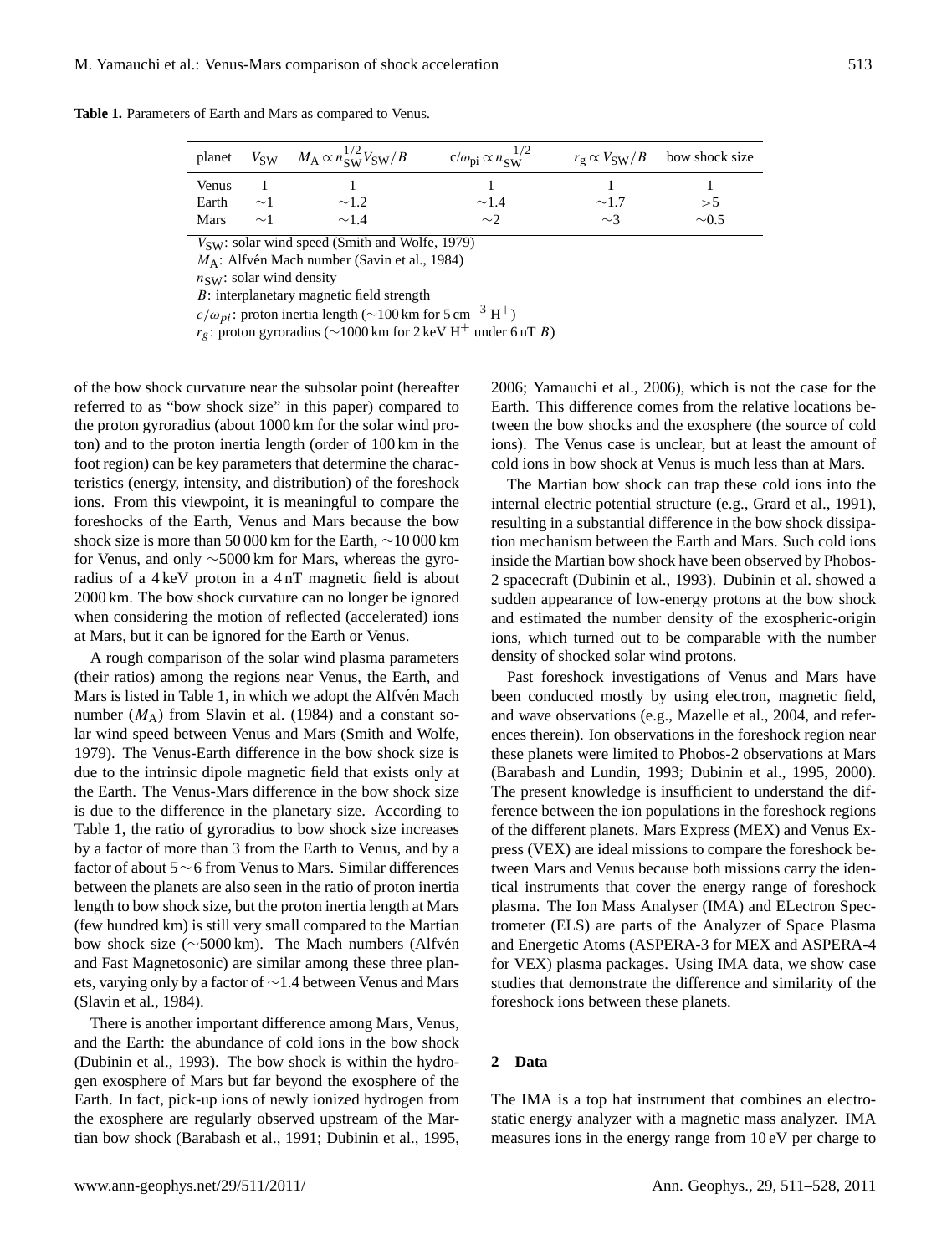

**Fig. 2.** Definition of field-of-view directions ( $\theta$  and  $\phi$ ) of IMA for both Venus Express (blue) Mars Express (red). The azimuthal sector numbers  $(\phi)$  are given in the upper panel, and the elevation numbers  $(\theta)$  are given in the lower panel.

30 keV per charge in 96 logarithmically spaced energy steps every 12 s. IMA has a  $4.6^{\circ} \times 360^{\circ}$  field of view, where the 360◦ measurement plane is divided into 16 azimuthal sectors ( $\phi = 0$ –15), each 22.5° wide. IMA has an extra electrostatic deflection system (or elevation analyzer) at its entrance, which scans 16 directions from  $-45^\circ$  to  $+45^\circ$  ( $\theta = 0$ -15) in 192 s. Thus, the overall field-of-view is approximately 360° (16 sectors in  $\phi$ ) × 90° (16 elevations in  $\theta$ ). Both azimuthal sectors ( $\phi$  direction) and elevations ( $\theta$  direction) are numbered as shown in Fig. 2. The definition of the sector numbers with respect to the nadir direction is different between VEX and MEX. For details of the IMA instrument, see Barabash et al. (2006), Fedorov et al. (2006), and Yamauchi et al. (2006).

In order to examine the distribution of the energetic ions in the foreshock region, it is necessary to know the orientation of the IMF. Unfortunately, MEX does not carry a magnetometer, and hence the IMF orientation must be estimated from the ring distribution of newly-born ions coming from the planetary exosphere when these "primary" ring ions are observed within the field-of-view of IMA and when the IMA operation mode (i.e., post acceleration setting) is optimum for the measurement of light ions (Yamauchi et al., 2006, 2008). The present analysis at Mars has an extra difficulty because separating the primary ring distribution from the foreshock ions is not a simple task without the measurement of the magnetic field. In such convoluted populations, one may not obtain a reliable IMF orientation from the IMA data unless the IMF is stable for more than a few elevation scans, i.e., more than ten minutes. After examining quicklook spectrograms (integrated over all 16 azimuth directions) during 2004 and 2005, we have identified several traversals with multiple energy structures (primary ring distribution and accelerated ions are clearly separated in the energy domain) that are stable for more than several scans.

# **3 Venus observation**

MEX and VEX data were examined for signatures from the foreshock field-aligned beams and gyrating component during time periods when IMA performed full elevation  $(\theta)$  scan (16 directions). Unfortunately, IMA on VEX performed full elevation scanning only during the first month of operation (14 May ∼ 24 June 2006). Yet, VEX/IMA observed the foreshock ion signatures in more than 10 traversals (out of about 30 traversals) in the upstream region of Venus. Among those, the data from 18 June 2006 was chosen because the IMF changed in step-like fashion between two directions: the VEX location and the bow shock are magnetically connected during one period and disconnected before and after. Figures 3–5 show the data from this traversal.

Figure 3 shows the orbit (two top panels), magnetic field (second panel), data of two ELS sectors (third and fourth panels that correspond to two opposite viewing directions), and proton data from the IMA (bottom panel) on 18 June 2006 during 00:00∼01:50 UT. The Venus-Sun Orbit (VSO) Cartesian coordinate system is used; i.e., the  $+X$  direction points sunward, the  $+Z$  direction is perpendicular to the planet's orbital plane and points northward, the  $+Y$  direction completes the right-handed Cartesian coordinate system. IMA data are integrated over all 16 azimuthal sctors  $(\phi)$ .

Figure 4 shows the IMA proton data for azimuthal sectors  $\phi = 3 \sim 8$  separated into each 192s scan during 00:34:23∼00:59:59 UT (8 scans). Each window (elevation scan) in Fig. 4 shows an elevation-energy spectrogram ranging from  $-45^\circ$  to  $+45^\circ$  ( $\theta = 0$ -15) at a specific azimuth ( $\phi$ ) every 192 s. The definitions of  $\theta$  and  $\phi$  are given in Fig. 2.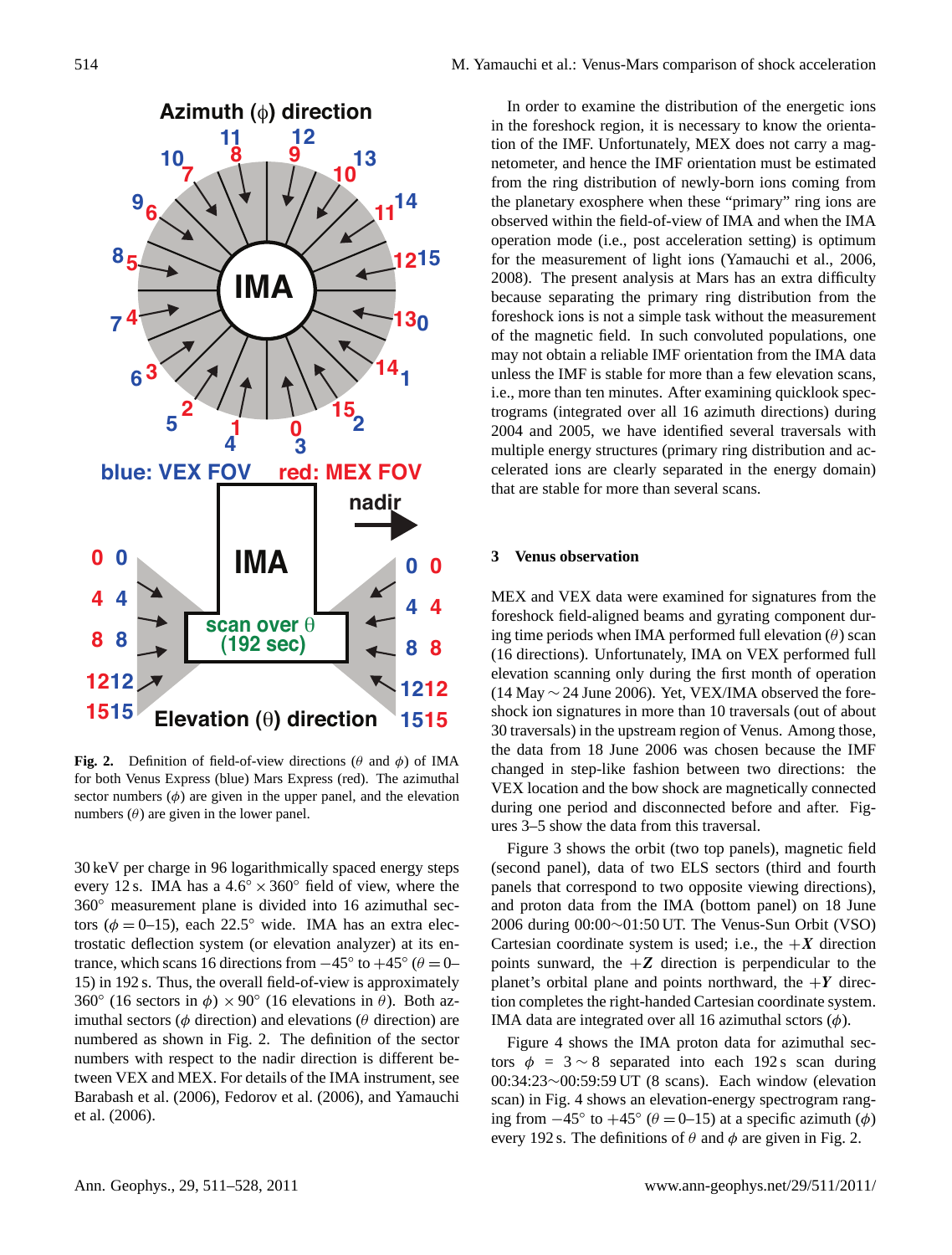

**Fig. 3.** Overview of the VEX orbit, magnetic field, and hot plasma data (bottom three panels) on 18 June 2006 during 00:00∼01:40 UT. The two top panels show the VEX orbit in the VSO coordinate system (see text for definition). The VEX traversal is drawn by a red line with ticks every 10 min. The unit  $R_V$  is the Venus radius. The second panel shows the magnetic field  $X$  (blue), Y (green), and Z (red) components in the VSO coordinate. The bottom three panels show energy-time spectrograms of the energy flux  $(\text{keV cm}^{-2} \text{ s}^{-1} \text{ keV}^{-1})$  of electrons (two opposite directions) and protons (average of all 16 azimuthal directions). The nearly 3-min (192 s) cycle seen in the IMA data is due to the scanning cycle of the IMA entrance (elevation) direction from  $\theta = 0$  to  $\theta = 15$ . The solar wind protons (SW) are seen at around 1 keV every 192 s scanning cycle. The bow shock (BS) is crossed at around 01:20 UT, and foreshock ions (FS) are observed at around 00:15∼01:00 UT.

Figure 5 shows the velocity space distribution function against  $V_{\perp}$  (horizontal axis) and  $V_{\parallel}$  (horizontal axis) in the spacecraft frame during these 8 scans, where  $\perp$  and  $\parallel$  denote perpendicular and parallel directions with respect to the magnetic field, respectively. The perpendicular direction in this figure is defined so that the  $V_{\perp}$ - $V_{\parallel}$  plane shown in each panel contains both the magnetic field direction and the solar wind flow direction. Therefore, the vertical red dashed line corresponds to  $V_{\perp} = 0$  in the solar wind frame. Note that IMA does not cover  $4\pi$  steradian, and some of the viewing directions, e.g., most of  $\phi = 12 \sim 15$  and half ( $\theta = 0 \sim 6$ ) of  $\phi = 0$  ~ 2, are blocked by the spacecraft.

In Fig. 3, an increase in the proton flux with energies 1 ∼ 6 keV is observed during 00:16∼00:57 UT (marked by FS). This flux is intensified during 00:31∼00:55 UT. Only during this period, the Y-component of the average IMF  $(B_Y)$ is larger than the other components, i.e., the spacecraft location is magnetically connected to the bow shock. The ELS data also show that 10∼50 eV electrons are intensified during the same time period when the proton flux increases. They fluctuate in both intensity and energy when the IMF also fluctuates at the beginning and end of this foreshock interval, which indicates the existence of waves that propagate along the IMF from the bow shock. Such structured electrons normally indicate a magnetic connection to the bow shock.

The 1∼6 keV intense protons during this period are observed in a limited azimuthal direction ( $\theta = 4 \sim 7$ ) as shown in Fig. 4. These non-solar wind ions have high  $|V_{\parallel}|$  according to Fig. 5, and are traveling away from the bow shock along the magnetic field. These ions have a perpendicular velocity  $V_{\perp} = 0 \sim 2V_{\text{SW}+}$  in the spacecraft frame; i.e., the perpendicular speed in the solar wind frame is about  $\leq V_{SW\perp}$ . Thus, this population has a gyrating distribution with a large  $|V_{\parallel}|$ (including field-aligned beam), in the same manner as the field-aligned beams and gyrating component of the terrestrial foreshock ions.

Considering the magnetic field polarity, the Lorentz force on an ion that is registered at  $\theta > 9$  bends the ion flow direction from the  $\phi = 7$  direction to the  $\phi = 4$  direction during its gyration. Similarly, an ion that is registered at  $\theta < 6$  is expected to be bent from the  $\phi = 4$  direction to the  $\phi = 7$  direction. Unfortunately, this information does not help in judging whether the gyrating component is gyrotropic or gyrophase bunched, because the IMA look direction is limited by substantial blockage due to the spacecraft, and because the observation cycle (12 s for one elevation  $(\theta)$  direction) is rather slow (cf. proton gyroperiod is about 4 s) such that the ion distribution can change before completing a full angle scan in 192 s. In other words, some of the variations in the elevation  $(\theta)$  direction must be interpreted as temporal variations rather than spatial changes. For example, in the first windows (00:34:23∼00:37:35 UT) of Fig. 4, a gyrotropic distribution predicts ion counts at  $\theta$  < 13 for  $\phi$  = 4, but they are not observed. The absence of ion flux in the expected direction can well be due to a temporal variation.

With these limitations in mind, the energy range ( $1 \sim 6$ ) times the solar wind energy) and flow direction (high  $|V_{\parallel}|$ ) with limited  $|V_\perp|$ ) of the observed back-streaming ions in the Venus foreshock are similar to those in the terrestrial foreshock (field-aligned beams and gyrating component). Thus, Venus has similar foreshock ion structures as those at the Earth despite the different standoff distances of the bow shocks between Venus and the Earth. The fact that all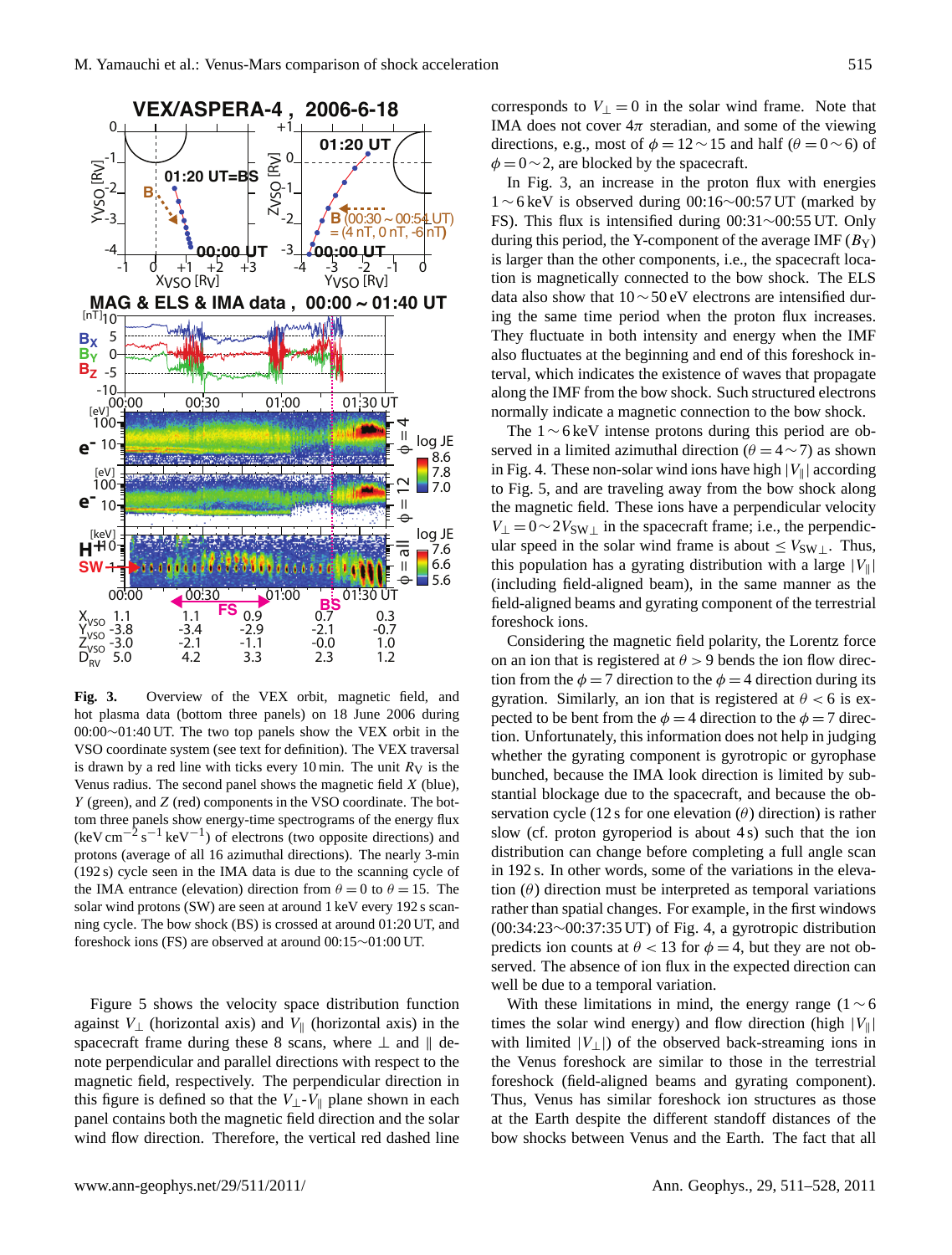

**Fig. 4.** Energy-angle spectrograms from VEX/IMA proton channels (0.4∼6 keV) on 18 June 2006 as they progress over time during 00:34:23∼00:59:59 UT (part of Fig. 3). The ion species (proton) is confirmed by the energy-mass matrix (not shown here). Six different azimuthal sectors (from top to bottom  $\phi = 8, 7, 6, 5, 4, 3$ ) are shown for each 192 s scanning cycle in elevation, such that each window corresponds to an elevation-energy spectrogram for elevation angles  $-45° \sim +45°$  ( $\theta = 0$ –15). The magnetic field direction in the spacecraft frame is indicated by filled red squares. Although the magnetic field direction is about the same between the spacecraft frame and the solar wind frame, the field-aligned direction for ions in the solar wind frame is shifted by the solar wind velocity (cf. Fig. 5, marked by empty orange squares). The energy dependency of this direction ( $\theta$  and  $\phi$ ) is very weak for the foreshock ions that we discuss here, because the field-aligned velocity of these ions is very large.

foreshock ions have a perpendicular speed of about  $\leq V_{SW\perp}$ in the solar wind frame, suggests that the gyrating component originates from  $V_{\perp} = 0$  in the planetary frame, similar to the way pick-up ions are generated, except that the observed foreshock ions have large  $|V_{\parallel}|$ .

Both the field-aligned beams and gyrating components of the Venus foreshock ions have a large  $|V_{\parallel}|$  with a small width  $(\delta V_{\parallel})$ , forming beam-like distributions. The small  $\delta V_{\parallel}$  suggests field-aligned potential acceleration, specular reflection of the solar wind beam, or significant velocity filtering due to long time-of-flight. Since the distance from VEX to the bow shock is about 10 000 km at approximately 00:50 UT (Fig. 3)

and the field-aligned velocity is about  $300 \sim 500 \text{ km s}^{-1}$ (Fig. 5), the travel time is only  $20 \sim 30$  s for the observed foreshock protons and about 50 s for  $200 \text{ km s}^{-1}$  (0.2 keV) protons, the latter of which are not observed. The difference in the time-of-flight between these ions is small enough for VEX to simultaneously detect protons with both energies if the source population at the bow shock had a broad energy spectrum. Therefore, the small  $\delta V_{\parallel}$  cannot be attributed to a velocity filter effect, in agreement with recent studies at the terrestrial foreshock (e.g., Meziane et al., 2004b; Oka et al., 2005).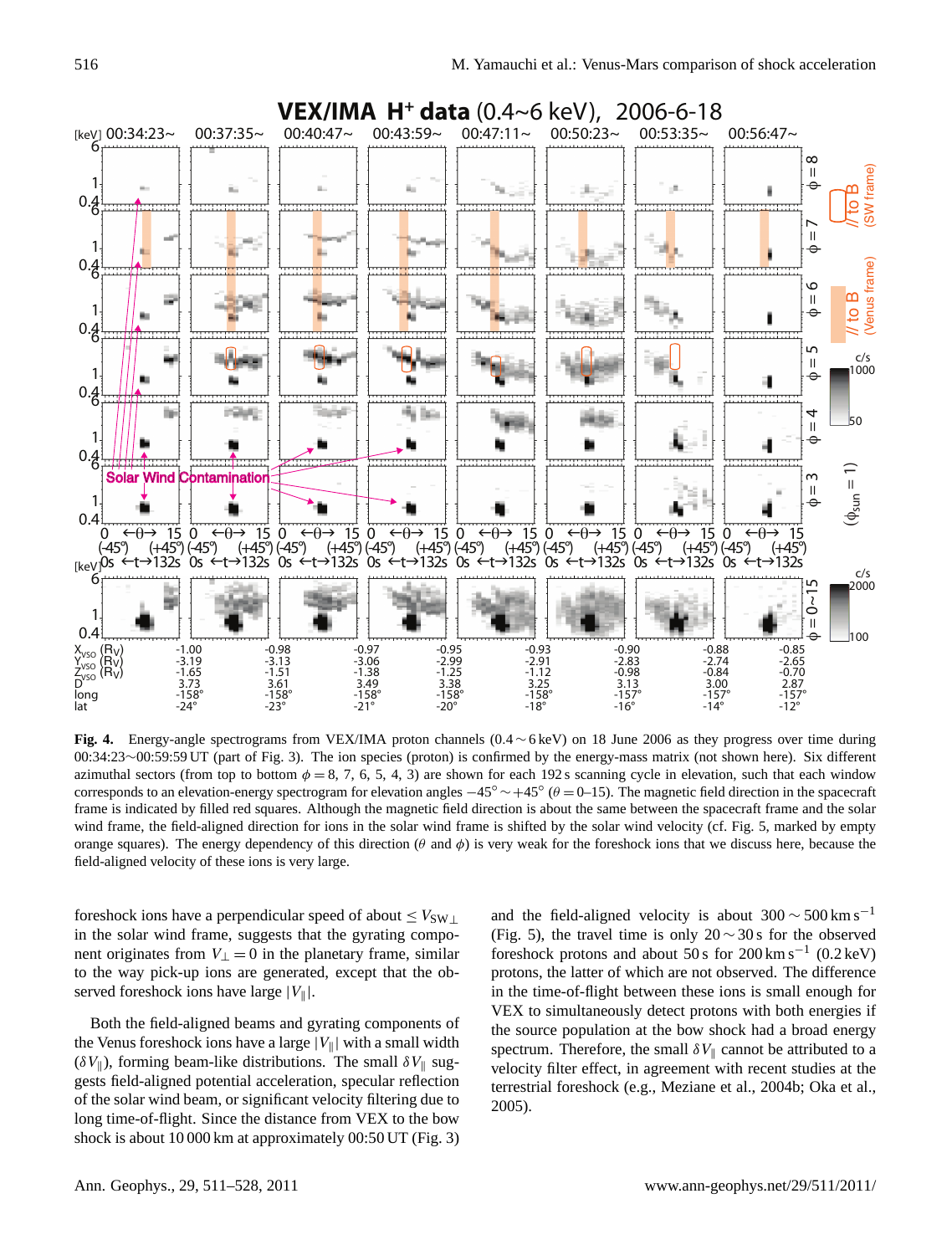

**Fig. 5.** Velocity-space distribution function ( $V_{\perp}$  and  $V_{\parallel}$  axes, where  $\perp$  and  $\parallel$  denote perpendicular and parallel directions with respect to the magnetic field) for the eight scans (192 s cycle for each scan) shown in Fig. 4 (00:34:23∼00:59:59 UT). Each panel shows a 2-D projection of the 3-D distribution function, where this 2-D plane is defined by the magnetic field direction and the solar wind flow direction. Therefore, the dashed vertical red lines denote the perpendicular velocity of the solar wind ( $V_{SW\perp}$ ), and this is the  $V_{\parallel}$  axis in the solar wind reference frame. The corresponding IMA look directions are  $\theta = 7 \sim 9$  at  $\phi = 5$  and  $\theta = 7 \sim 8$  at  $\phi = 1$  (marked by empty orange squares in Fig. 4). The dashed vertical white lines denote  $V_{\perp} = 0$  in the spacecraft frame, and the corresponding IMA look directions are  $\theta = 6 \sim 8$  at  $\phi = 6 \sim 7$  and  $\theta = 7 \sim 9$  at  $\phi = 14 \sim 15$ (marked by filled red squares in Fig. 4). Its opposite phase point in the solar wind reference frame corresponds to  $\phi = 4$ . The separation of the peaks between neighboring azimuthal sectors (between  $\phi = 4$ ,  $\phi = 5$ , and  $\phi = 6$ ) is most likely real because the registered energy in Fig. 4 is quite different between these sectors.

Therefore, the observed small  $\delta V_{\parallel}$  compared to  $|V_{\parallel}|$  indicates that the source population comes either from cold ions (field-aligned potential acceleration scenario) or the solar wind (specular reflection scenario), but cannot be heated magnetosheath ions. The cold ion scenario is possible for non-magnetized planets with small bow shock standoff distance compared to the Earth because cold ions can be abundant at the bow shock (Dubinin et al., 1993). However, at Venus, this situation is not as clear as at Mars.

# **4 Mars observation**

The entire MEX/IMA set of data during the first two years (2004–2005) when MEX was inside the solar wind region was surveyed for similar ion distributions as those shown in Fig. 3. Although MEX's apoaxis is much lower than VEX's apoaxis, MEX/IMA made measurements in the upstream region up to 3000 km from the bow shock in the solar wind on the dayside before the terminator. In about 500 traversals through the upstream region, no traversal with detectable accelerated ions similar to the data as shown in Figs. 3–5 was found. Based on the probability of the IMF orientation at Mars, we may expect at least 50 foreshock traversals if Mars has a similar foreshock to those at the Earth or Venus. The lack of similar ion distributions as those observed in the Venus foreshock region using the identical instrument means that at least one of two populations (field-aligned beams or gyrating component) is absent. The MEX/IMA cannot miss detecting the gyrating component because it occupies a large elevation  $(\theta)$  and azimuth  $(\phi)$  as shown in Fig. 4, whereas it is difficult without magnetometer to judge whether a fieldaligned beam exists or is absent when the accompanying gyrating component is absent.

On the other hand, a different form of accelerated ions is observed very close to the Martian quasi-perpendicular bow shock. Figures 6–8 show one such case in a traversal that is nearly normal to the average bow shock surface. Figure 6 shows the MEX orbit during 11:35∼11:50 UT and the overview of ELS and IMA data during 11:30∼12:06 UT on 12 July 2006 in the same format as Fig. 3 except that cylindrical coordinates with  $R_{\rm MSO}$  ( $=\sqrt{Y_{\rm MSO}^2 + Z_{\rm MSO}^2}$ ) are used in the orbit plot, where the definition of the Mars-Sun Orbit (MSO) Cartesian coordinate system is the same as for VSO in Fig. 3 except that the reference planet is Mars instead of Venus. The ELS data show structured electrons in the same manner as in Fig. 3, indicating the connectivity to the bow shock during the entire period. The low-energy electron population observed between 11:52∼11:57 UT is most likely caused by the spacecraft attitude system (attitude started to change at around 11:52 UT), adding a small amount of gas into the environment which is ionized.

Figure 7 shows the IMA proton data from azimuthal sectors  $\phi = 1 \sim 4$  for each elevation scan during 11:36∼11:56 UT (six scans). The bottom panel is the summation of all azimuthal  $(\phi)$  sectors and is essentially the same as the IMA panel of Fig. 6 except for the unit and the energy range. Each panel of Fig. 7 displays an elevation-energy spectrogram in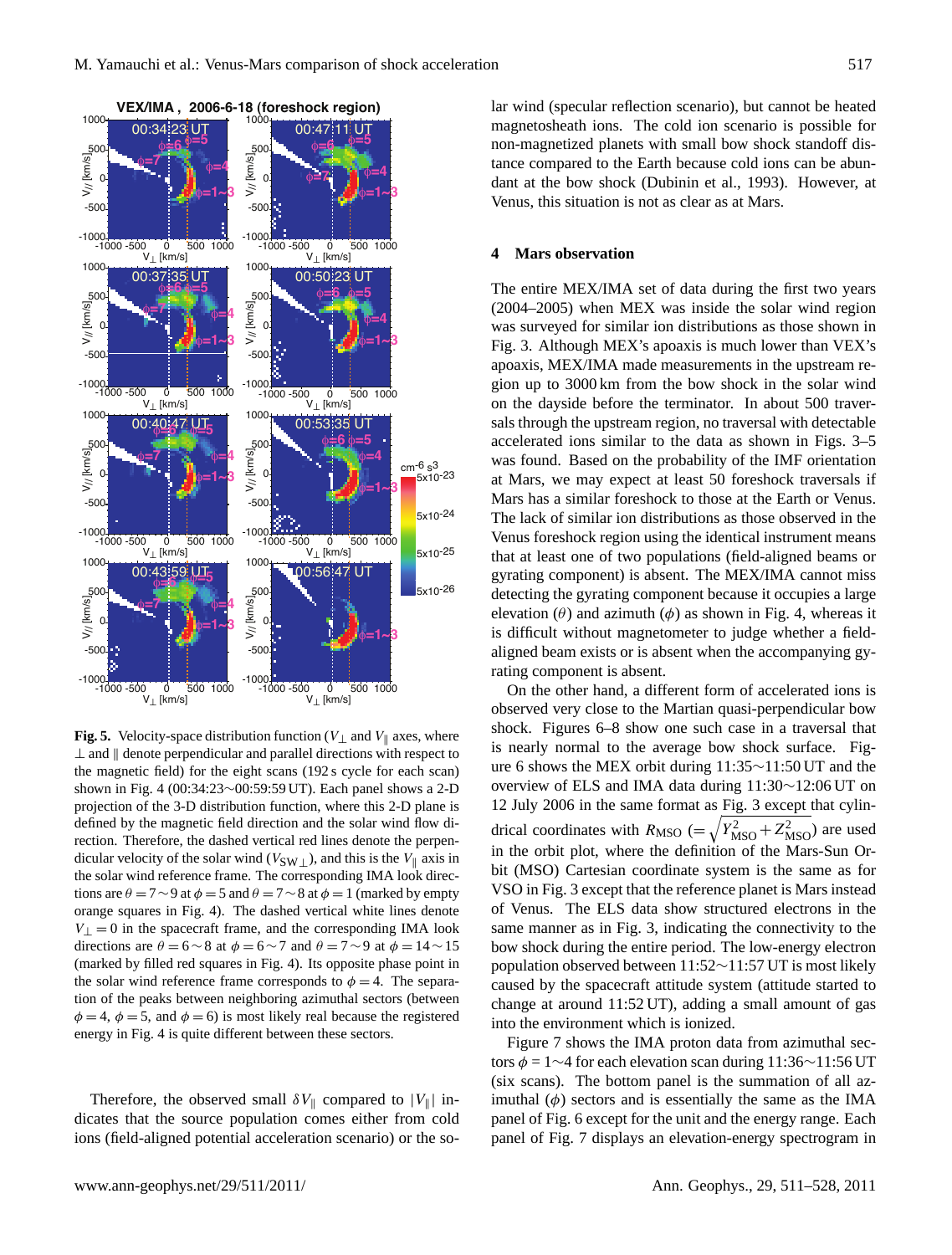192 s using the same format as Fig. 4. The primary ring distribution (cycloid motion of newly ionized hydrogen with zero initial velocity) is marked by blue leftward pointing arrows and traced with blue dashed lines, by which the local  $L-M-N$  right-handed Cartesian coordinate is determined, where  $N$  is the estimated IMF orientation. See Yamauchi et al. (2006, 2008) for definition and procedures for mapping IMA data into the  $L-M-N$  frame to determine the IMF orientation.

In addition,  $L_X = 0$  is imposed to fill the last degree of freedom in the minimum variance method (this method constrains five components out of the total six components of  $L$ and  $M$ ). Furthermore, the average  $V_N$  is assumed to be zero for the primary ring ions (in practice, we manually tuned the N direction to satisfy this condition) because a newly ionized exospheric neutral has a zero initial velocity compared to the solar wind and a subsequent velocity at time t:

$$
V = (V_{\text{SW}} \cdot M)[(1 - \cos(\Omega t))M \mp \sin(\Omega t)L)]
$$

without the  $N$  component in the planetary rest frame, where  $\Omega$  is the proton gyrofrequency. This additional condition reduces the error in calculating the  $N$  direction, which is about  $\pm 5^{\circ}$  during the first four scans and about  $\pm 10^{\circ}$  afterward in this particular traversal.

The data in the instrument coordinates (Fig. 7) is converted to these  $L-M-N$  coordinates in Fig. 8. In both the  $V_L-V_N$ projection (upper) and  $V_L$ - $V_M$  projection (lower), all velocity space points are marked when the registered counts are more than 5 counts in each measurement (100 ms) for a given elevation direction and energy (this threshold is increased to 10 counts per 100 ms for solar wind protons). The color of the marks shown in Fig. 8 corresponds to the color of arrows and traces shown in Fig. 7, so that one can relate the classification of ions shown in Fig. 8 to the raw data displayed in Fig. 7. Note that IMA does not cover all  $4\pi$  steradian, and that some of the viewing directions are blocked by the spacecraft. The invisible directions mostly lie at the lower part of the  $V_L$ - $V_M$  panels of Fig. 8 (the region of clustered points corresponds to  $-45^\circ$  elevation or  $\theta = 0$ ). Due to this limitation, one must use information from both Figs. 7 and 8 when analysing these ions.

The IMF orientation is given as  $\pm N$ , and the N vector values in the MSO coordinate system are given in Fig. 8. The IMF orientation is stable during the first four scans (11:36∼11:49 UT), and this stable orientation is drawn in Fig. 6 (upper panel). To analyze the ion motion near the bow shock, one may consider using the de Hoffman-Teller frame (the shock reference frame in which the injected plasma flows along the upstream magnetic field). However, the angle between  $\pm N$  and the bow shock normal is very close to 90 $^{\circ}$ , and the angle between  $\pm N$  outward from the shock and the solar wind vector is much larger than 90◦ . These facts cause a large uncertainty in obtaining the velocity of de Hoffman-Teller frame (de Hoffman-Teller velocity). Furthermore, one may not use the de Hoffman-Teller frame when



**Fig. 6.** Overview of the MEX orbit during 11:35∼11:50 UT and hot plasma data during 11:30∼12:06 UT on 12 July 2005. The format is the same as in Fig. 3 except that there is no magnetic field measurement and that cylindrical  $R_{\rm MSO} = \sqrt{Y_{\rm MSO}^2 + Z_{\rm MSO}^2}$  is used instead of  $Y_{\text{MSO}}$  in the top left panel. There, the average boundary positions (bow shock and induced magnetosphere boundary) are drawn with green lines. The unit  $R_M$  is the Mars radius (3397 km). The solar wind protons are seen at around 0.7 keV in the proton panel (regularly repeating every 192 s). The bow shock is recognized at around 11:35 UT, and multiple ring-like structures are recognized until around 11:50 UT. The projection of the magnetic field direction derived from the ring-like structure is drawn on the orbit plots in the top panels (see text).

the curvature of the shock cannot be ignored compared to the curvature of the ion motion (both gyromotion and motion along the magnetic field), as is the case for the subsolar bow shock region of Mars (cf. Table 1) or at cometary bow shocks. Nevertheless, we calculated the de Hoffman-Teller velocity  $V_{\text{HT}} = n \times (V_{\text{SW}} \times B)/(B \cdot n)$  to diagnose the ion motion with respect to the bow shock surface (see Table 2 for definition of vectors) because this particular MEX traversal is at the bow shock flank where the curvature of the shock is relatively small.

We assumed a simplified shock normal vector  $n = (+0.6,$ −0.8, 0) in the MSO coordinate system (cf. Fig. 6). Table 2 shows the calculated  $V_{\text{HT}}$  as well as other key vector values during the second scan (11:39:36∼11:42:48 UT) in both the MSO and the local  $L-M-N$  Cartesian coordinate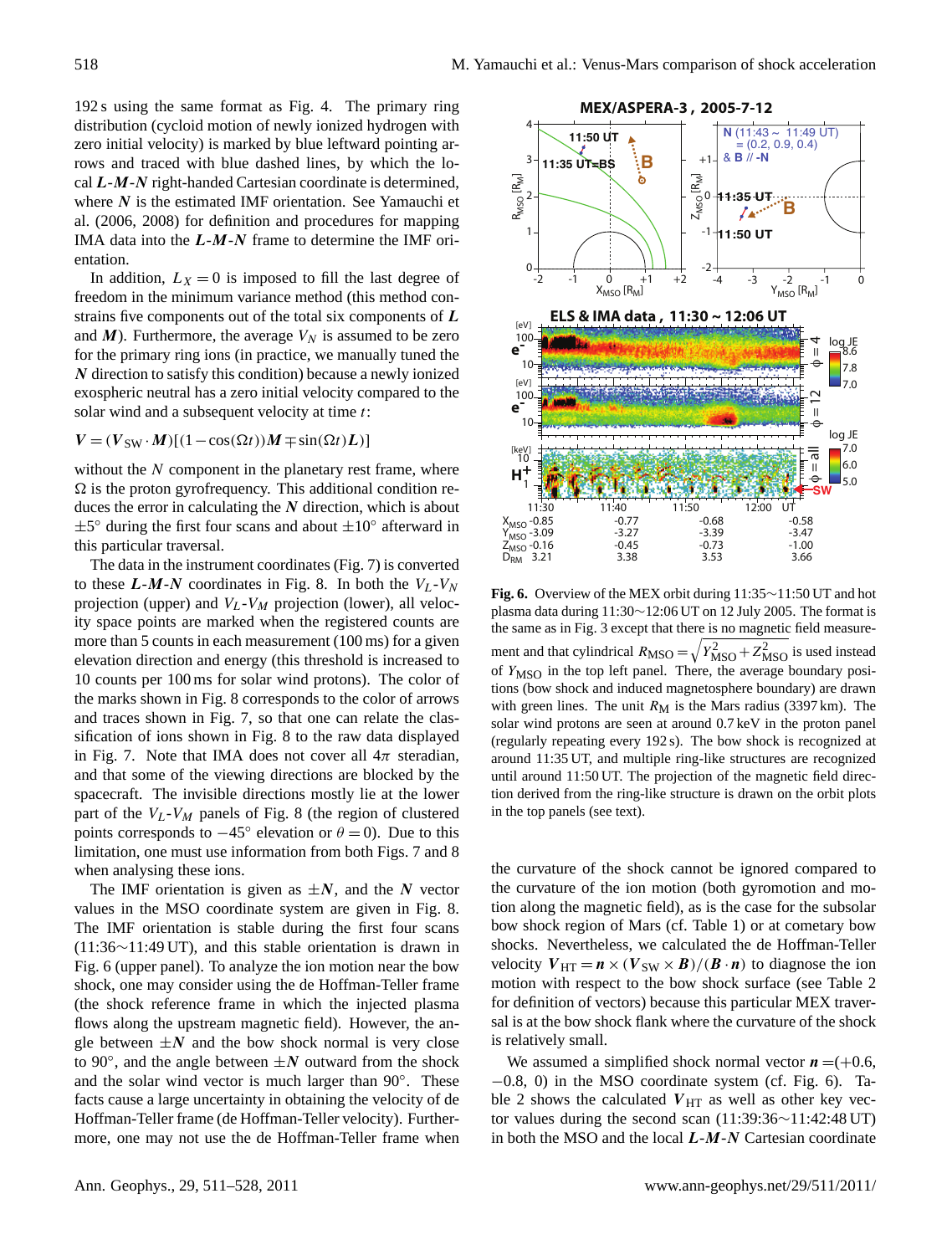

**Fig. 7.** Energy-time spectrograms from MEX/IMA proton channels (1∼15 keV per charge) on 12 July 2005 during 11:36:24∼11:55:36 UT (part of Fig. 6) in a similar format as Fig. 4. Four different azimuthal sectors (from top,  $\phi = 4, 3, 2, 1$ ) and integration over all  $\phi$  are presented. sector 0 is not presented because it gathers contamination from all of the other sectors. The first pixels of each spectrogram correspond to  $-45^\circ$  elevation ( $\theta = 0$ ) and the last pixels to  $+45^\circ$  elevation ( $\theta = 15$ ). Contamination from solar wind alpha particles is seen at about 1.5 keV per charge (i.e., 3 keV with  $q = 2$ ) at 0° elevation ( $\theta = 8$ ). Otherwise, the ion species (proton) is confirmed by the energy-mass matrix (not shown here). Arrows with the same color indicate the same ion population and arrows with different colors indicate different ion populations. The same colors are used in Fig. 8, i.e., blue is the primary ring distribution, and red, purple, and orange are accelerated ions.

systems. The field-aligned velocity of the observed ions in the de Hoffman-Teller frame is obtained by simply subtracting the N component of  $V_{\text{HT}}$  from the N component of the velocity values, and the sign of  $n<sub>N</sub>$  determines the direction of escape in the  $L-M-N$  coordinates. This subtraction is visualized in Fig. 8 by adding hatched areas: the velocity-space area that corresponds to nearly zero field-aligned velocity in the de Hoffman-Teller frame is hatched with light-grey colors, above and below which correspond to ions moving into the bow shock (grey hatch) and ions exiting from the bow shock (no hatch), respectively. The thickness of this lightgrey hatch area corresponds to  $\pm 5^{\circ}$  errors that are assumed in the bow shock normal direction. The error associated with the uncertainty of the estimated magnetic field orientation lies within the light-grey hatch area. Note that the large  $|V_{\text{HT}}|$  value comes from the large angle between the  $\pm N$  outward from the shock normal and the solar wind vector (much larger than 90°), which is another large source of error.

# **4.1 Two-layer structure**

Figures 7 and 8 show a smooth scan-to-scan transition of the location of the observed ions' velocity space. In these fig-

**Table 2.** Velocity components in different frames of reference.

| frame                         | (X, Y, Z)                  | (L, M, N)                 |
|-------------------------------|----------------------------|---------------------------|
| L                             | $\sim$ (0, +0.55, -0.8)    | $(+1, 0, 0)$              |
| M                             | $\sim(-1.0, +0.15, +0.1)$  | $(0, +1, 0)$              |
| N                             | $\sim$ (+0.2, +0.8, +0.55) | $(0, 0, +1)$              |
| B/B                           | $\sim(-0.2, -0.8, -0.55)$  | $(0, 0, -1)$              |
| n                             | $\sim$ (+0.6, -0.8, 0)     | $\sim(-0.45, -0.7, -0.5)$ |
| $V_{\rm SW}/V_{\rm SW}$       | $(-1, 0, 0)$               | $\sim$ (0, +1.0, -0.2)    |
| $V_{\rm R}/V_{\rm SW}$        | $\sim(-0.3, -0.95, 0)$     | $\sim(-0.5, +0.2, -0.8)$  |
| $V_{\text{HT}}/V_{\text{SW}}$ | $\sim(-1.2, -0.95, -0.6)$  | $\sim$ (0, +1.0, -1.3)    |

B: interplanetary magnetic field

n: bow shock normal

 $V_{\rm R}$ : specular reflection of solar wind  $V_{\rm SW}$ 

 $V_{\text{HT}}$ : de Hoffman-Teller velocity

ures, one can recognize many ion counts that do not belong to the solar wind (light blue plus signs in Fig. 8) or the primary ring distribution (blue arrows in Fig. 7 and blue circles in Fig. 8). These extra counts are classified into two categories: energy-bunched multiple ring-like population at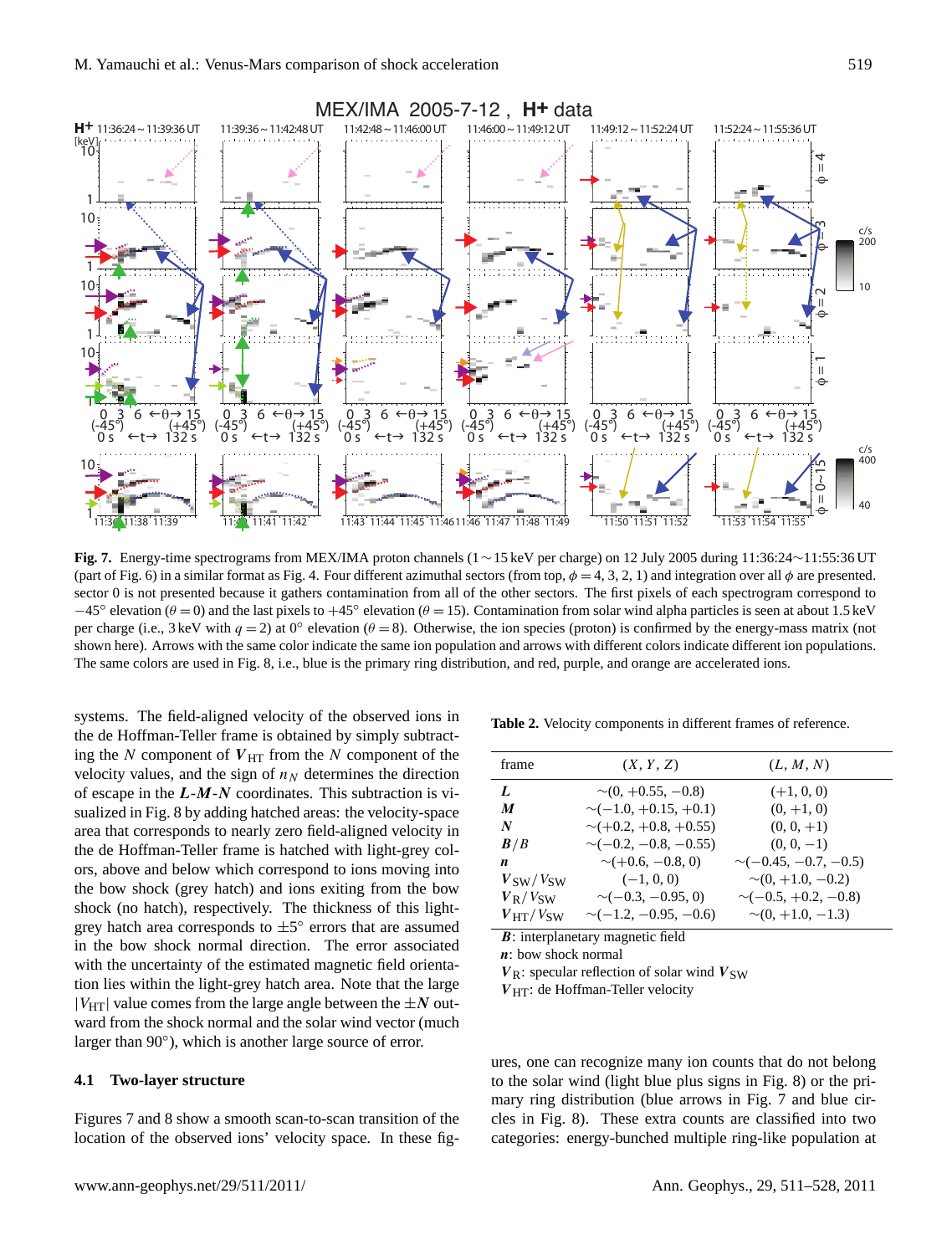

**Fig. 8.** Velocity scatter plots of the six consecutive scans shown in Fig. 7. The velocity space points with 5 counts or more during the 100 ms measurement period are plotted in the spacecraft reference frame (this threshold is increased to 10 counts per 100 ms measurement for the solar wind that is marked by light blue pluses). The local Cartesian coordinates  $L-M-N$  are derived such that  $N$  points along the magnetic field and  $L_X = 0$ . The estimated N vector values in the MSO coordinate are given at the top of each panel, where  $\theta_B$  is the angle between the N vector and Z, and  $\phi_B$  is the rotation angle of the N vector in the Y-Z plane stating from the Z axis (the same definition as Yamauchi et al., 2006, 2008). The grey-hatched area represents velocity space in which ions have positive  $V_N$  in locally-defined de Hoffman-Teller frame, where the error bar (hatched by light grey) is defined by assuming the  $\pm 5^{\circ}$  uncertainty in the bow shock normal direction. Identified ion populations use the legend at the bottom. The color-coded symbols corresponds to the color-coded arrows shown in Fig. 7.

higher energy than the primary ring distribution (marked red, purple, or orange in Figs. 7 and 8) and a collimated population in a narrow elevation angle but broad energy range (marked green in Figs. 7 and 8). The former is continuously found during the first four scans (five scans from the bow shock crossing according to Fig. 6) beyond which the intensity suddenly dropped, whereas the latter is found only during the first two scans (three scans from the bow shock crossing according to Fig. 6). Considering the spacecraft velocity with respect to the bow shock, five scans (16 min) correspond to a distance of about 700 km from the bow shock, whereas three scans (9 min) correspond to a distance of about 400 km from the bow shock. Such a double transition is commonly found in the other MEX bow shock traversals when multiple ring-like distributions are observed. Therefore, the observation indicates a spatial structure, i.e., a two-layer structure in the bow shock foot region. Since the gyroradius of 2 keV protons in a 6 nT magnetic field is about 1000 km and the proton inertia length for a  $5 \text{ cm}^{-3}$  proton plasma is about 100 km, the distance of 400 km and the distance of 700 km are both within the range of possible thickness of a foot region of the bow shock.

According to Fig. 8, the collimated population that is specific to the first layer (closer layer to the bow shock) extends from  $V_{\text{HT}}$  in velocity space and has a large field-aligned velocity ( $V_N \sim -350 \,\mathrm{km \,s}^{-1}$ ). The energy-bunched multiple

ring-like population that is found both in the first and second layers has  $V_{\perp}$  in the solar wind frame (radial separation from the solar wind in the  $V_L$ - $V_M$  projection) slightly larger than the primary ring distribution, and has a large field-aligned velocity ( $V_N = -350 \sim -700 \text{ km s}^{-1}$ ). The flow directions of both populations point away from the subsolar region. The field-aligned tailward flow with substantial gyromotion of both populations is similar to the reflected-gyrating component in the terrestrial bow shock foot region (Paschmann et al., 1981; Sckopke et al., 1990; Meziane, 2004a). It is worth reminding ourselves that the elevation-azimuth pattern of the gyrating ions as shown in Fig. 4 and that in Fig. 7 are quite different, echoing the conclusion for the Earth where the gyrating ions with large field-aligned velocity are of different origin in the distant foreshock than in bow shock foot region.

# **4.2 Collimated tailward ion flow**

Let us examine the collimated population that is specific to the first layer. In the first two scans in Fig. 7, this population (marked by green vertical arrows) shows a high count rate in a narrow elevation angle range ( $\theta = 3$ , less than 15<sup>°</sup> wide) and at energies <2 keV. A similar ion population has been reported in Yamauchi et al. (2006) where no solid explanation was given. Found at exactly the same elevation angle for two consecutive scans, these ions do not likely show a temporal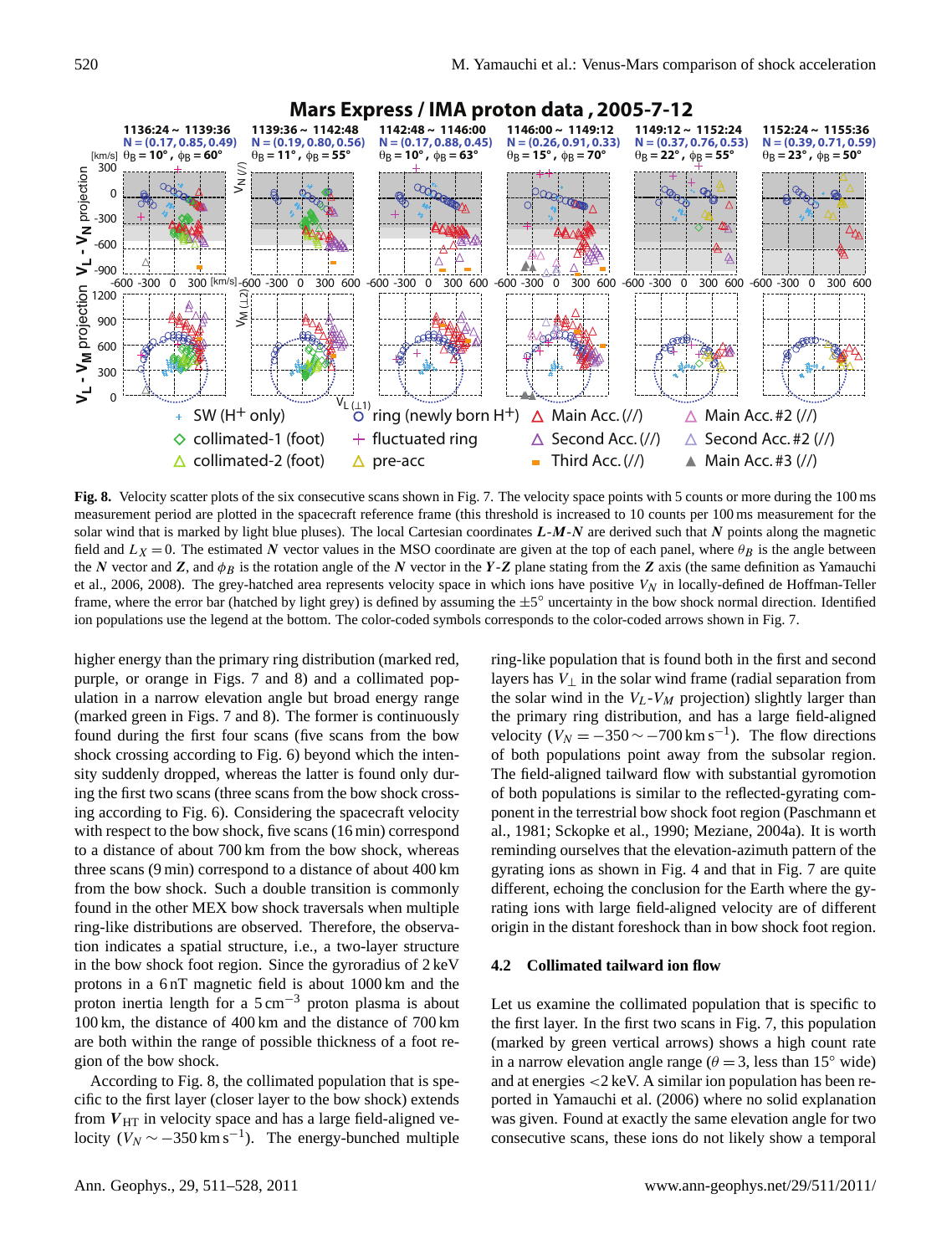variation and more likely show spatial layer concept as mentioned in the previous subsection. In Fig. 8, this population (green diamonds) occupies the same  $V_L$ - $V_M$  velocity space as another population that is marked by light green triangles (they correspond to light green right arrows in Fig. 7).

Since Fig. 8 is very busy with many different populations at similar locations in velocity space, all ion populations during the second scan (11:39:36∼11:42:48 UT) are schematically summarized by solid lines in Fig. 9a and b in the same format, colors, and coordinate system as used in Fig. 8. Velocity values in the MSO coordinate are given for each branch in this figure. In Fig. 9a, one can see a systematic difference between the green- and light green-marked branches. The green branch extends from  $V_{\text{HT}}$  (point S: corresponding to  $\phi = 1$  in Fig. 7) to nearly perpendicular flow with respect to the IMF, reaching to the same location in velocity space as the primary ring ions (point E: corresponding to  $\phi = 4$  in Fig. 7). The light green branch also extends from  $V_{\text{HT}}$  but to higher  $|V_{\parallel}|$ . Note that the lower cutoff of the green branch in the  $|V_{\parallel}|$  direction of Fig. 9 (corresponding to the lower energy cutoff in Figs. 6 and 7) is not due to any instrumental limit because Fig. 6 shows that this signature is absent below 1 keV at around 11:37 UT. Having the similar velocities as  $V_{\text{HT}}$  for both branches means that ions of these branches stay in the vicinity of the bow shock while they flow tailward at speeds comparable to or faster than the solar wind velocity.

# **4.3 Energy-bunched gyrating ions**

We next examine the energy-bunched multiple ring-like population that is found both in the first and second layers, i.e., up to about 700 km from the bow shock. MEX has often observed such accelerated ions at higher energy than the primary ring distribution (Dubinin et al, 2006; Yamauchi et al., 2008). In Fig. 7, this population is seen as several different stripes above the primary ring distribution in the energy domain for a given direction (azimuth  $\phi$  and elevation  $\theta$ ), as marked by right arrows in orange, purple, and red colors from the highest to the lowest energies. Let us take a scan during 11:46:00∼11:49:12 UT for further examination.

The primary ring distribution is observed mainly in azimuthal sector  $\phi = 3$  at energies <3 keV. In the same sector  $(\phi = 3)$ , another distribution is seen with an energy  $> 3 \text{ keV}$ as marked by a red right arrow at  $\theta = 1, 3, 4$ , and 6. This population is clearer in sectors  $\phi = 2$  and  $\phi = 1$  at the same energy (2.5∼5 keV), and is also marked by red right arrows. In the first four elevations ( $\theta = 0, 1, 2, 3$ ) in sector  $\phi = 1$ , two more independent branches are observed at higher energies (marked by purple right arrows at around 4∼5 keV, and by orange right arrows at around 7 keV) than the red-marked branch. These three different branches of accelerated ions are all protons according to the energy-mass matrix (not shown here), and are plotted using red empty triangles, purple empty triangles, and orange bars, respectively, in Fig. 8 where the primary ring distribution is plotted using blue circles. The



Fig. 9. Illustration of velocity space trajectory in the  $L-M-N$  coordinate depicted from the 11:39:36∼11:42:48 UT data (second scan) of Fig. 8, where  $N = (+0.2, +0.8, +0.55)$  is the magnetic field orientation that is estimated from the ring distribution (light-blue dashed circle. The local bow shock (BS) normal direction  $(n)$  is assumed to be  $(+0.6, -0.8, 0)$  in MSO coordinates, and is drawn with dash-dotted lines. **(a)** L-N projection of velocity space ion trajectories at around 11:40∼11:41 UT. **(b)** L-M projection of velocity space ion trajectories at around 11:40∼11:41 UT. **(c)** The local BS configuration in MSO coordinates  $(+X_{\rm MSO})$  points downward and  $+Y_{\text{MSO}}$  points rightward). In (a) and (b), solid lines represent velocity space trajectory during the gyration (start and end point in the observed phase-space are marked as S and E, respectively under assumption of  $B$  //  $-N$ ), whereas dash-dotted arrows represent jumps in velocity due to specular reflection at the bow shock. Point S of the red and purple lines correspond to the starting elevation angle  $(\theta = 0$  in Fig. 2), and the quadrant below S in (b) is outside the field-of-view of IMA. The orange cross indicates the de Hoffman-Teller velocity  $V_{\text{HT}} = n \times (V_{\text{SW}} \times B)/(B \cdot n)$ . The value of  $\phi$  in the L-N projection is the azimuthal sector number that recorded the ions in Fig. 7. The ion trajectories marked by the green and light green lines in **(a)** and **(b)** corresponds flows nearly along the BS, and the start point of the green line overlaps with  $V_{\text{HT}}$ .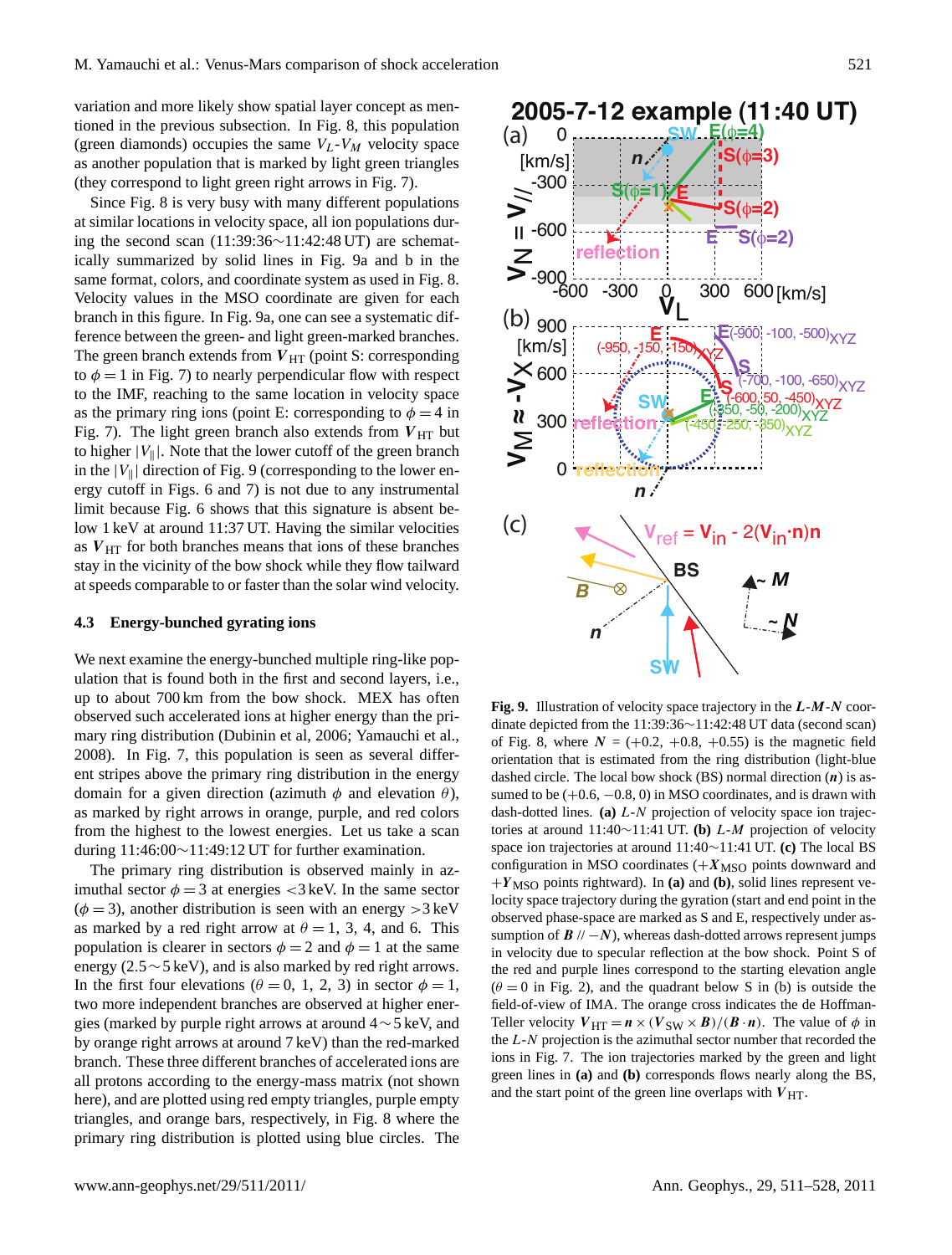energy ratio between the red-marked branch and the purplemarked branch is about 3:5. This suggests that the multipleenergy structure of ions upstream of the Earth reported by Lutsenko and Kudela (1999) and Klassen et al. (2009) might not be due to different species but related to multiple acceleration.

The corresponding ion population in the other scans is also subdivided into red-, purple-, and orang-marked branches such that their velocity distribution is consistent between neighboring scans. The bottom panels in Fig. 7 support the classification; e.g., the primary acceleration (red-mark) is seen throughout all 6 scans at the same energy. In this way, the variation of the accelerated ions every 192-s scan is also obtained. For example, clustering patterns (in direction and energy) are smoothly changing between scans in Fig. 7 except for a sudden decrease in the count rate of the accelerated ions at around 11:49 UT (between the fourth and fifth scans) when the estimated IMF orientation changed about  $20^\circ$  ( $\pm 10^\circ$ ). After this time, the count rate of the accelerated ions is much lower than that of the foreshock ions observed by VEX. The drop of the accelerated ions within a short distance from the bow shock is a common feature as mentioned in Sect. 4.1, while the change of IMF orientation can be another factor that contributed to the sudden drop for this particular traversal.

Back to the fourth scan (11:46:00∼11:49:12 UT) in Fig. 8, all three branches of accelerated ions have similar finite  $V_{\perp}$ in the solar wind frame, whereas they have quite different  $V_{\parallel}$  (or  $V_N$ ). The red empty triangles in Fig. 8 (most intense branch in Fig. 7 marked by red right arrows) have fieldaligned speed of about  $400 \text{ km s}^{-1}$  which is comparable to  $|V_{\text{HT}}|$ , the purple empty triangles (purple right arrows in Fig. 7) about  $700 \text{ km s}^{-1}$ , and the orange bars (orange right arrows in Fig. 7) about  $900 \text{ km s}^{-1}$ . The first three scans in Fig. 8 show a larger separation in  $V_{\parallel}$  than in  $V_{\perp}$  between different branches and the near-zero field-aligned speed of the red branch in the de Hoffman-Teller frame. Thus, the bunching in the energy domain (Fig. 7) is attributed to a bunching in the field-aligned velocity (Fig. 8).

In the  $V_L$ - $V_M$  plot of Fig. 8, all these accelerated ions are found outside of the dashed light-blue circle which represents the trajectory of pick-up ions. This means that these accelerated ions are actually gyrating with slightly larger  $V_{\perp}$ than  $V_{SW\perp}$  in the solar wind frame, and do not represent a field-aligned beam. In the planetary frame, these ions flow mainly in the  $-X_{\rm MSO}$  and  $-Z_{\rm MSO}$  direction. The first branch (red arrow in Fig. 7 and red empty triangle in Fig. 8) has  $V_X = -600 \sim -900 \text{ km s}^{-1}$  and  $V_Z = -400 \sim -200 \text{ km s}^{-1}$ . The second branch (purple arrow in Fig. 7 and purple empty triangle in Fig. 8) has  $V_X = -700 \sim -1000 \text{ km s}^{-1}$  and  $V_Z = -600 \sim -500 \text{ km s}^{-1}$  until 11:49 UT. Their tailward velocity is much larger than the solar wind velocity ( $V_{SW}$  ∼  $350 \,\mathrm{km\,s^{-1}}$ ).

In addition to the three branches of accelerated ions, the fourth scan (11:46:00∼11:49:12 UT) in Fig. 7 shows two other populations in the center elevation ( $\theta = 6, 7, 8, 9$ ) of the first azimuth sector ( $\phi = 1$ ). They are plotted using light red and light purple triangles in Fig. 8. They have the same characteristics as the above-mentioned accelerated ions (red and purple triangles), but they appear disconnected from the main accelerated population in velocity space.

# **4.4 Gyrophase bunching**

Unlike the primary ring distribution, the energy-bunched accelerated ions are found only within a limited phase angle range of gyration in the solar wind frame in Figs. 8 and 9b for all three branches. The limitation in the extent of gyrophase is more prominent for the higher energy population. Although the limited field-of-view of IMA makes it difficult to identify the starting points of these populations in velocity space, the end points are within the IMA field-of-view (cf. Fig. 7). The branches of energy-bunched accelerated ions do not extend to higher elevation  $\theta$  (elevations roughly correspond to gyrophase angles).

The count rate (which is nearly proportional to energy flux) of these branches gradually decreases from  $\theta = 0$  to higher  $\theta$ , although the flux is expected to be constant over gyrophase. The extension in phase in Figs. 7 and 8 is rather constant during the first four scans at different distances from the bow shock, indicating that gyrophase bunching might be related to the bow shock structure or reflection condition at the bow shock. The decrease in the count rate from  $\theta = 0$ to higher  $\theta$  in Fig. 7 suggests that the direction of gyration is also from  $\theta = 0$  to higher  $\theta$  (Yamauchi et al., 2008). This direction corresponds to a counter clockwise gyration in the  $V_L$ - $V_M$  plane of Fig. 8, i.e., to IMF polarity in the  $-N$  direction.

#### **5 Discussion**

#### **5.1 Venus foreshock**

When the VEX position is magnetically connected to the Venus bow shock, VEX observes ion populations similar to those observed in the terrestrial foreshock under similar IMF conditions. The observed ion populations show large  $V_{\parallel}$  and limited  $\delta V_{\parallel}$ , which cannot be explained by a velocity filter effect. It rather indicates that the population experienced either a field-aligned potential acceleration or specular reflection. To show the energization and motion of specularly reflected ions and the other ions in the planetary frame, Fig. 10 schematically illustrates the trajectories of specularly reflected ions immediately upstream of the quasi-perpendicular bow shock in the planetary frame. Figure 10a corresponds to the subsolar region where the curvature is largest and Fig. 10b corresponds to the bow shock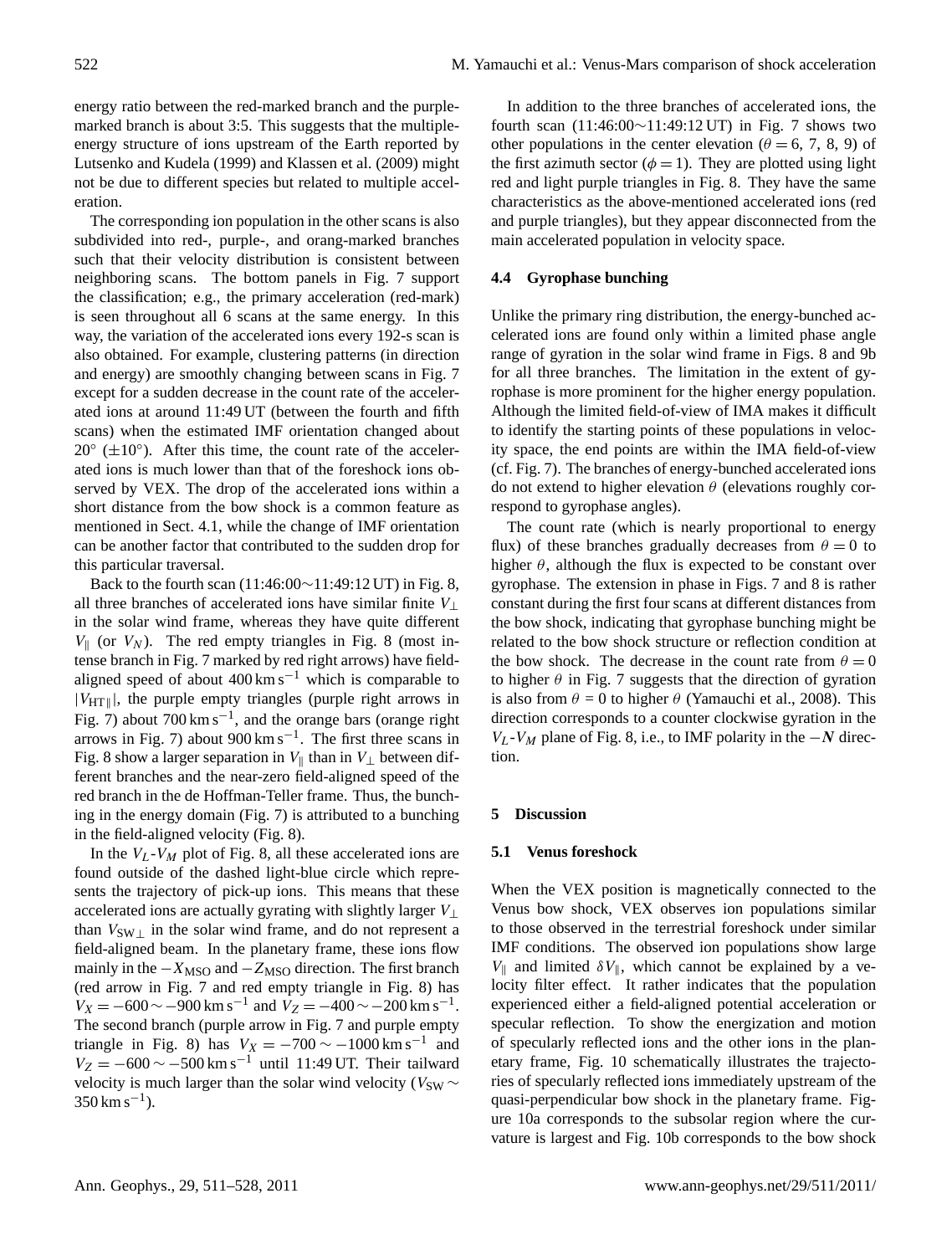

**Fig. 10.** Schematic illustration of ion motions just outside a quasiperpendicular bow shock (grey area) with a finite magnetic field component normal to the shock surface. **(a)** Subsolar bow shock where the curvature of the bow shock cannot be ignored. **(b)** Flank bow shock where the reflection direction can easily be field-aligned. Left panels show the projection of ion trajectories onto a plane which contains the IMF  $(B)$  and solar wind, and right panels show the projection of the same ions onto a plane that is perpendicular to the left panel's plane (depicting gyro-cycloid motions). Reflection of ions at the bow shock, which is due to the combination of outward electric field and change of the magnetic field, is assumed to be nearly specular. Note that a specular reflection is impossible in simple 1-D shock models with DC electric and magnetic fields observed at the Earth, and hence, the ion motion inside the bow shock is an open question. With this limitation, three types of source ions are illustrated. If an incoming ion is specularly reflected, the ion energy is conserved in the bow shock reference frame, but it increases in the solar wind reference frame, resulting in a shift of the guiding center in the interplanetary electric field direction. The particle's energy gain is proportional to the gyroradius, which is proportional to the guiding center velocity. A local ion from inside the shock ramp (green line) gains  $V_{\parallel}$  by electrostatic acceleration across the shock. A newly ionized exospheric neutral (blue lines) has zero field-aligned velocity in the planetary frame. Since the incoming solar wind (light blue lines) has a large angle with respect to the IMF for a quasi-perpendicular shock, conversion of the incident flow to the field-aligned direction by specular reflection is more prevalent along the frank **(b)** than near the subsolar region **(a)**. The flank is also favorable for multiple bouncing (i.e., multiple accelerations to higher energy) because of less curvature.

flank where the curvature is much smaller than in the subsolar region. In Fig. 10, ion motion in the shock ramp is not predictable because of the turbulent field configuration, and we have simply connected the ion trajectories of the incoming and reflected ions by assuming specular reflection. Note that a specular reflection in the rest frame of the shock does not look like a specular reflection in the solar wind frame or de Hoffman-Teller frame. Therefore, the shock rest frame is employed in Fig. 10.

As illustrated in the right panels of Fig. 10, specular reflection means a shift of guiding center in the direction of the  $-V \times B$  electric field (Alfvén and Fälthammar, 1963), and also means that a portion of the ion energy is converted from gyrating motion into field-aligned motion as illustrated in left panels of Fig. 10 (Gosling et al., 1982; Meziane et al., 2004a). However, the latter type of the energy conversion is facilitated only at the bow shock flank where solar wind ions enter the shock obliquely to its surface (Fig. 10b), but not at the subsolar bow shock where solar wind ions enter nearly normal to its surface (Fig. 10a). To overcome this difficulty at the subsolar bow shock, a ripple structure of the shock (Meziane et al., 2004a) due to, e.g., ion cyclotron wave excitation (Winningham et al., 2006), has been proposed, although such a structure has only been examined remotely (Miao et al., 2009) but not by in-situ observations.

#### **5.2 Absence of foreshock ions at Mars**

Contrary to Venus, similar ion distributions are not observed upstream of the Martian bow shock by MEX for distances beyond one ion gyroradius from the bow shock. This difference most likely comes from the absence of the gyrating component of the foreshock ions. On the other hand, using single traversal data from the Phobos-2 spacecraft, Barabash and Lundin (1993) found ion signatures which are consistent with field-aligned beams while they did not find any signature of the gyrating component (the field-of-view of the instrument does not cover all phase angles, though). Dubinin et al. (1995, 2000), also using the Phobos-2 data, reported foreshock signatures in density and wave activity in the upstream region that is magnetically connected to the bow shock. These observations indicate two possibilities: without the magnetic field data, MEX simply cannot identify the field-aligned beams that occupy only one sector and elevation angle range; or the field-aligned beams in foreshock region of Mars are much less intense than those of Venus or the Earth.

Let us examine the first case. Although a large part of the gyrating component is considered to be generated through coherent wave disruption of the field-aligned beams, i.e., at some distance from the bow shock (Fuselier et al., 1986), this does not explain the MEX observation because the foreshock signature that is similar to Figs. 3–5 is observed already at several gyroradii (<500 km) distance from the Venus bow shock (not shown here). Barabash and Lundin (1993) proposed that the small bow shock size of Mars normalized by the ion gyroradius does not allow enough space for the necessary instabilities to develop, which convert the field-aligned beams into gyrating components. Examination of this scenario requires a wave experiment, which is not present on MEX.

The second case means that ion acceleration, including reflection, at the bow shock is different between Mars on one hand and Venus or the Earth on the other hand. In fact, the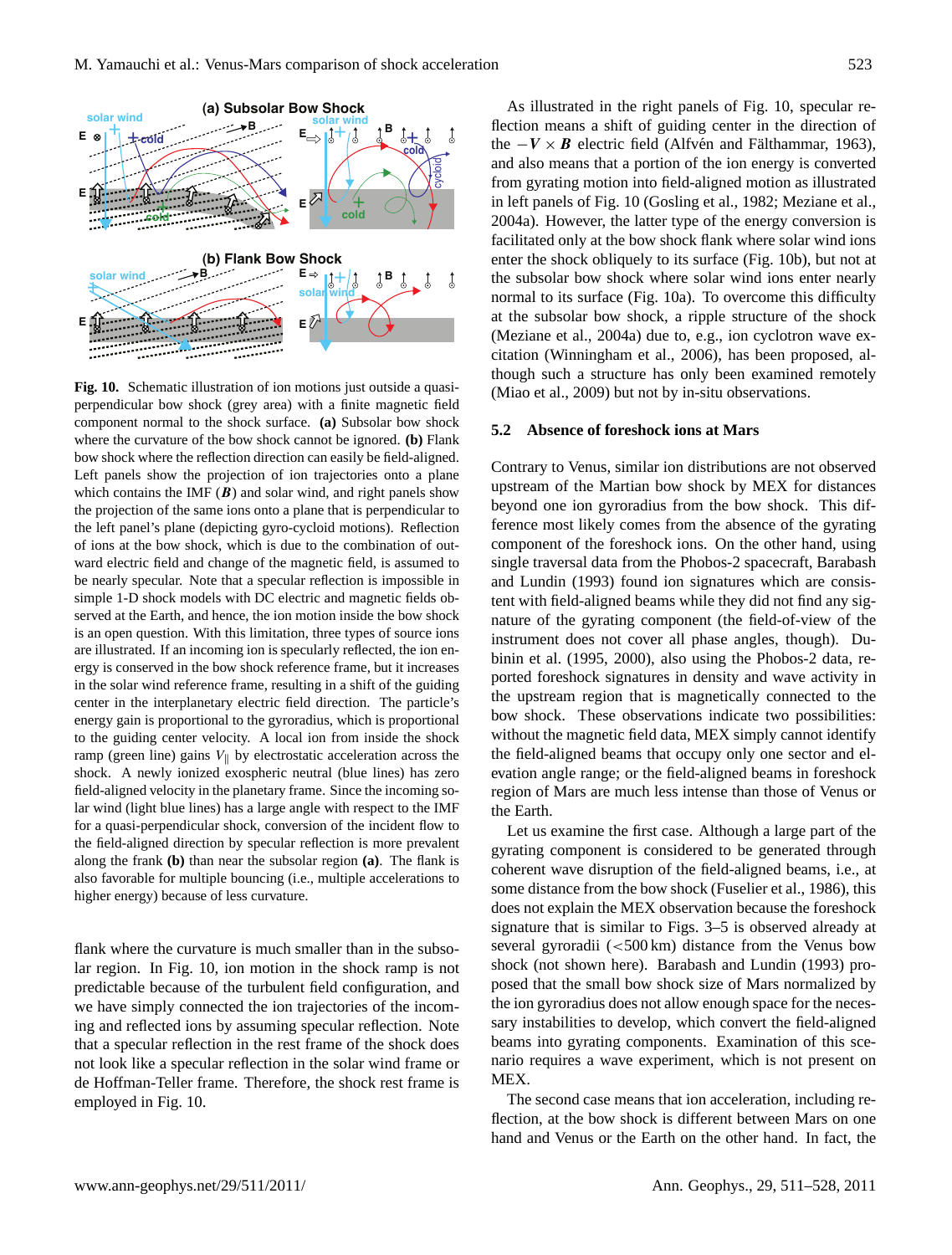bow shock foot region of Mars is different from that of the Earth; e.g., Mars generates an unexpected two-layer structure that the Earth does not have. This difference most likely comes from the difference in the plasma parameters as mentioned in the introduction: the bow shock size (radius of curvature) compared to the proton gyroradius, and the cold ion abundance in the bow shock region. These effects are discussed in the following Sects. 5.3, 5.5, and 5.7.

# **5.3 Finite curvature effect**

In the beginning of Sect. 4, we mentioned a few conditions that could partly invalidate a de Hoffman-Teller analysis. The validity of a de Hoffman-Teller frame is directly related to the chance of the second reflection. Let us take a proton from the red-marked branch in Figs. 7–9. It has a gyroradius  $(r_g) \sim 1000 \text{ km}$  in a 5 nT IMF whereas the bow shock size is about ∼5000 km for Mars. The trajectory of such an ion in the planetary frame is drawn by red lines in Fig. 10. Note that one may not use de Hoffman-Teller frame in examining any effects that may invalidate the assumptions made.

The right panels of Fig. 10 show the gyromotion of reflected ions: their return positions at the bow shock are roughly  $2r_g$  away from the original reflection points. The distances to the return positions of the reflected ions along the bow shock in the projection perpendicular to the interplanetary electric field (left panels) can be larger than  $2r_g$ if the reflected ions have substantial field-aligned velocities after the reflection. Therefore, the curvature radius of a reflected ion trajectory is more than  $2r_g$  (more than 2000 km in the present example). If this scale length is about the same size as that of the bow shock curvature radius as illustrated in Fig. 10a (e.g., at the subsolar bow shock of Mars), this ion may not hit the bow shock after completing half a gyration when the curvature is positive. In this way, the assumption of a planar shock (mandatory for de Hoffman-Teller frame) becomes questionable. We call this the "shock-disappearance effect" within this paper.

The "shock-disappearance effect" generally makes it easier for ions to escape and prevents multiple reflections at the bow shock. Therefore, the ions that have near zero fieldaligned velocity in the de Hoffman-Teller frame (e.g., red triangles in Fig. 8) may escape from the subsolar bow shock. Since the "shock-disappearance effect" is directly related to the scale length of the ion motion, the effect is more prominent for ions with high energies. For specularly reflected solar wind ions, this effect might be substantial along the entire dayside bow shock rather than only at the subsolar region.

# **5.4 Multistep parallel acceleration**

The accelerated ions very close to the Martian bow shock have an unexpected feature, i.e., multiple-step acceleration in the magnetic field direction. This is seen as several discrete branches (marked red, purple, and orange) in both the energy domain shown in Fig. 7 and velocity space shown in Fig. 8 (see also Fig. 9). Such a bunching in the energy domain suggests, contrary to what the "shock-disappearance effect" suggests for the Mars, multiple reflections of the same ions at the bow shock because each reflection means a steplike gain of energy as mentioned in the introduction and in Sect. 5.1.

Dubinin et al. (2006) suggested that such multiple bouncing at the bow shock might explain their MEX observation, although no solid calculation was made. Note that Dubinin et al. called this the surfing model (Sagdeev, 1966; Lee et al., 1996; Zank et al., 1996) because the principle is the same. The simplest multiple-bouncing model is two-dimensional in the plane perpendicular to the magnetic field, and such a model explains the energy bunching in the  $V_{\perp}$  domain but not in the  $V_{\parallel}$  domain. Considering the fact that specular reflection can convert energy from the perpendicular direction to the parallel direction with respect to the IMF in the shock rest frame (cf. Sect. 5.1), the multiple-bouncing model with specular reflection may explain the bunching in the  $V_{\parallel}$  domain.

Let us examine this scenario in the present case with the IMF direction and the average bow shock shape as illustrated in Fig. 6. Here, we use data corresponding to Fig. 9 (11:39:36∼11:42:48 UT) and assume a specular reflection with respect to an assumed bow shock normal direction  $n$  $= (+0.6, -0.8, 0)$  in the MSO coordinate system. For a surface with a normal vector  $n$ , the velocity of specular reflection  $V_{\text{ref}}$  is calculated as  $V_{\text{ref}} = V_{\text{in}} - 2(V_{\text{in}} \cdot n)n$ , where  $V_{\text{in}}$ is the injection velocity. In the present case, the  $N$  component of the solar wind increased from  $-0.2V_{SW}$  (injection) to  $-0.8V_{SW}$  (reflection); i.e., the flow is converted from nearly perpendicular flow to nearly parallel flow with respect to the estimated IMF in the shock rest frame by specular reflection as illustrated by the yellow arrow in Fig. 9c. In the solar wind frame, the perpendicular energy increases by this reflection as mentioned in the introduction.

In velocity space (Fig. 9a and b), this reflection means a jump in the trajectory, as drawn using the light blue dashdotted arrows. Once the reflected ions enter the solar wind electric field, these ions follow simple gyromotion in the solar wind frame, tracing a circular trajectory that is centered about the solar wind in Fig. 9b with constant  $V_N$ . In the shock rest frame, this means gain of kinetic energy in the perpendicular direction with respect to the magnetic field together with change in direction from dawnward to antisunward. Unfortunately, a large part of this partial circular trajectory in velocity space is outside of IMA's field-of-view from its beginning (end points of the light blue dash-dotted arrows) until near point S of the red line.

Point E of the red solid line in Fig. 9b has velocity of  $(-950 \text{ km s}^{-1}, -150 \text{ km s}^{-1}, -150 \text{ km s}^{-1})$  in the MSO coordinate system in the planetary frame, and is approaching the bow shock as illustrated by the red arrow in Fig. 9c. Since the field-aligned velocity of the red branch in the de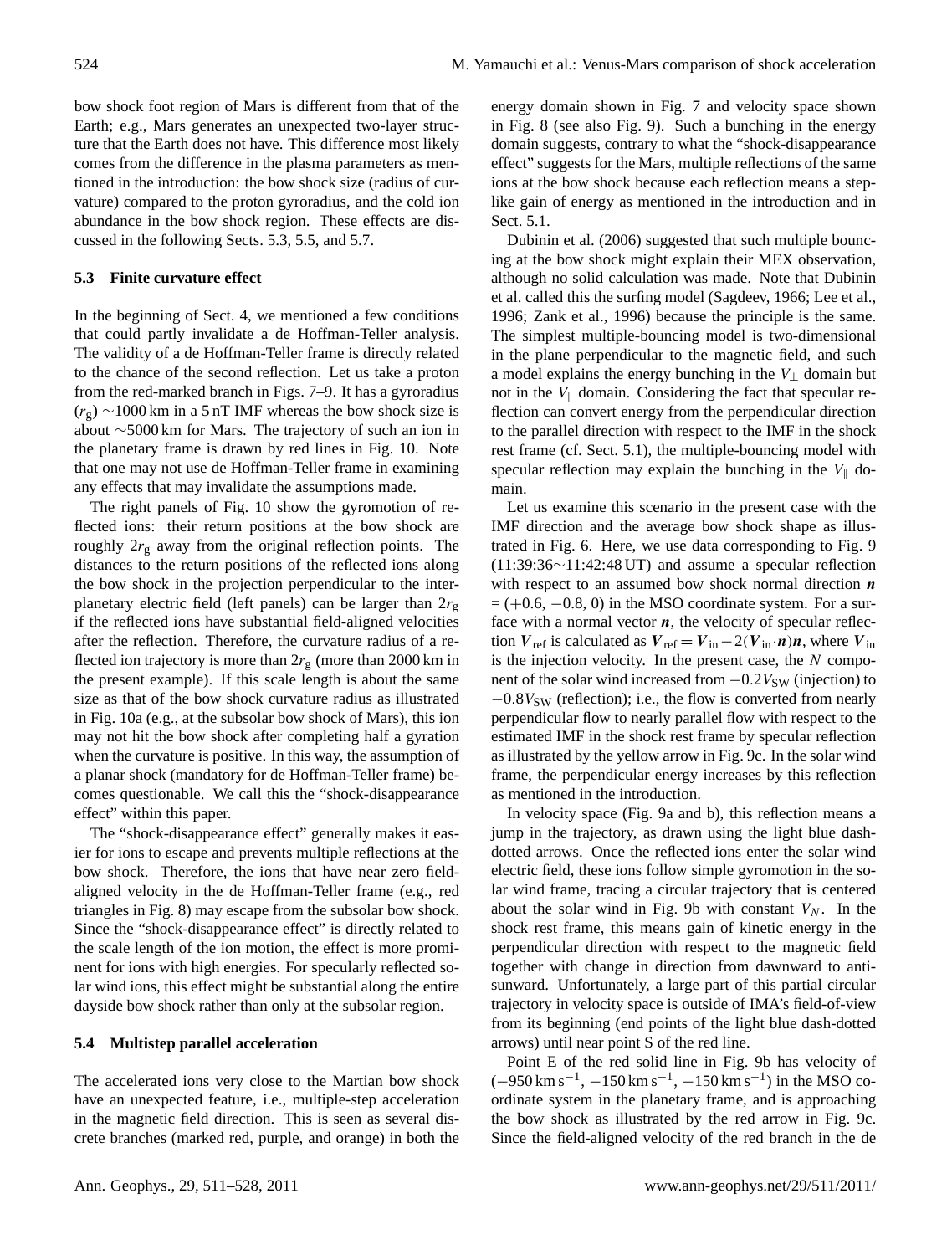Hoffman-Teller frame is nearly zero, guiding centers of the relevant ions move nearly along the bow shock, which means that ions exiting from the shock return to the shock after one gyration. In fact, the red branch with flow direction approaching the bow shock is observed from immediately outside the bow shock, indicating that the ions of this branch will hit the bow shock.

If a substantial portion of the incoming ions that belong to the red branch is specularly reflected again at the bow shock as indicated by the red (injection) and pink (reflection) arrows in Fig. 9c, this reflection again converts the perpendicular energy to parallel energy with respect to the magnetic field in the shock rest frame. In velocity space (Fig. 9a and b), this reflection again means a jump in the trajectory, as drawn by the red dash-dotted arrows. The rest of the velocity space trajectory is similar to the one after the first reflection, except for a different  $V_{\parallel}$  that corresponds to the purple lines in Fig. 9a. Ions of this branch approach the bow shock at point E, with the possibility of yet another reflection.

Here, we did not take into account the difference in the electric and magnetic fields between the foot region and the solar wind. Therefore, the observation is expected to slightly differ from the simplified trajectories. Yet, both the red and purple lines in Fig. 9b lie at close to the expected locations in velocity space, i.e., only tens of  $km s^{-1}$  outside the blue dashed circle for both the first reflection and the red lines, and about a hundred  $km s^{-1}$  outside the blue dashed circle for both the second reflection and the purple lines.

#### **5.5 Escape condition**

Unlike the red branch, the purple branch has a larger fieldaligned speed than  $V_{\text{HT}\parallel}$ , indicating that the guiding center escapes from the bow shock into interplanetary space. The finite curvature of the bow shock makes this escape easier than what a de Hoffman-Teller analysis would indicate. However, the gyroradius of the purple-marked ions is as large as 1000 km in a 5 nT magnetic field (recall that the field strength is not measured by MEX), whereas half the gyroperiod is only 6 s for the same condition. Therefore, the escape is not fast enough, so that a substantial fraction of these ions reach the bow shock again during their gyromotion. This explains why we observe the purple branch immediately outside the bow shock at the first scan in Figs. 7 and 8.

No organized ion branch is recognized at higher energies except the weak signature of the orange-marked branch. IMA's field-of-view allows detection of ions at a gyrophase that corresponds to approach toward the bow shock but not leaving from the bow shock. Thus, the absence of highly accelerated ions close to the bow shock agrees with the escape of the ions although it may also be partly due to the limited IMA sensitivity beyond 15 keV. Summarizing these results, the solar wind ions in the present case need to be reflected at least twice and often three times before they completely escape into interplanetary space without further reflections.

We do not know quantitatively whether such multiple reflections are generally required for ions to escape from the Martian bow shock and the other bow shocks such as Venus and the Earth. Using a particle simulation, Oka et al. (2005) suggested that multiple reflections at the shock are required to form the foreshock ions in the terrestrial case. If this is true, the Martian foreshock is formed mainly tailward of the subsolar point and is constrained very close to the shock because the finite curvature of the Martian bow shock decreases the chance of re-entry of reflected ions to the bow shock (cf. Sect. 5.3) and shifts the secondary reflection tailward rather than sunward (cf. Fig. 10a). This agrees with the lack of an ordinary foreshock in the MEX observation. On the other hand, the elevation-azimuth pattern of the observed ion branches is quite different from that of ordinary foreshock ions at Venus (Fig. 4). This issue needs future investigations.

# **5.6 Foot region**

Close to the Martian quasi-perpendicular bow shock, two types of ion populations are observed in two layers: the green-marked branch within the first layer (nearest layer from the bow shock) and the red- and purple-marked branches in both the first and the second layers in Figs. 7–9. Both populations are gyrophase bunched and similar to those observed in the shock foot region (Meziane et al., 2004a). Paschmann et al. (1981) and Sckopke et al. (1983) showed that the ion distribution in the upstream foot region of a quasi-perpendicular bow shock is consistent with a partial ring distribution that originates from the reflected solar wind at the bow shock. Later, AMPTE and Cluster observations demonstrated that the ring distribution exists only within a few hundred km upstream of the bow shock (Sckopke et al., 1990; Möbius et al., 2001).

These characteristics agree well with the green-marked branch and its location, whereas the energy-bunched structure of the red- and purple-marked populations is specific to Mars. We are not aware of a similar energy-bunched structure at Venus. We are not aware of any report describing multistep acceleration at the terrestrial bow shock with the same intensity as in the Martian case. Therefore, the greenmarked population most likely corresponds to the ordinary foot ions rather than the red- and purple-marked population.

# **5.7 Role of cold ions**

Why is multistep acceleration observed only at Mars? Why is a foreshock absent in the Martian upstream region? As mentioned in the introduction, the main differences between Mars and the Earth are the size of the gyroradius compared to the bow shock (cf. Table 1) and the cold ion abundance near the bow shock. The effect of finite curvature of the bow shock during ion bouncing may account for the second question as mentioned Sect. 5.5, but this effect unlikely answers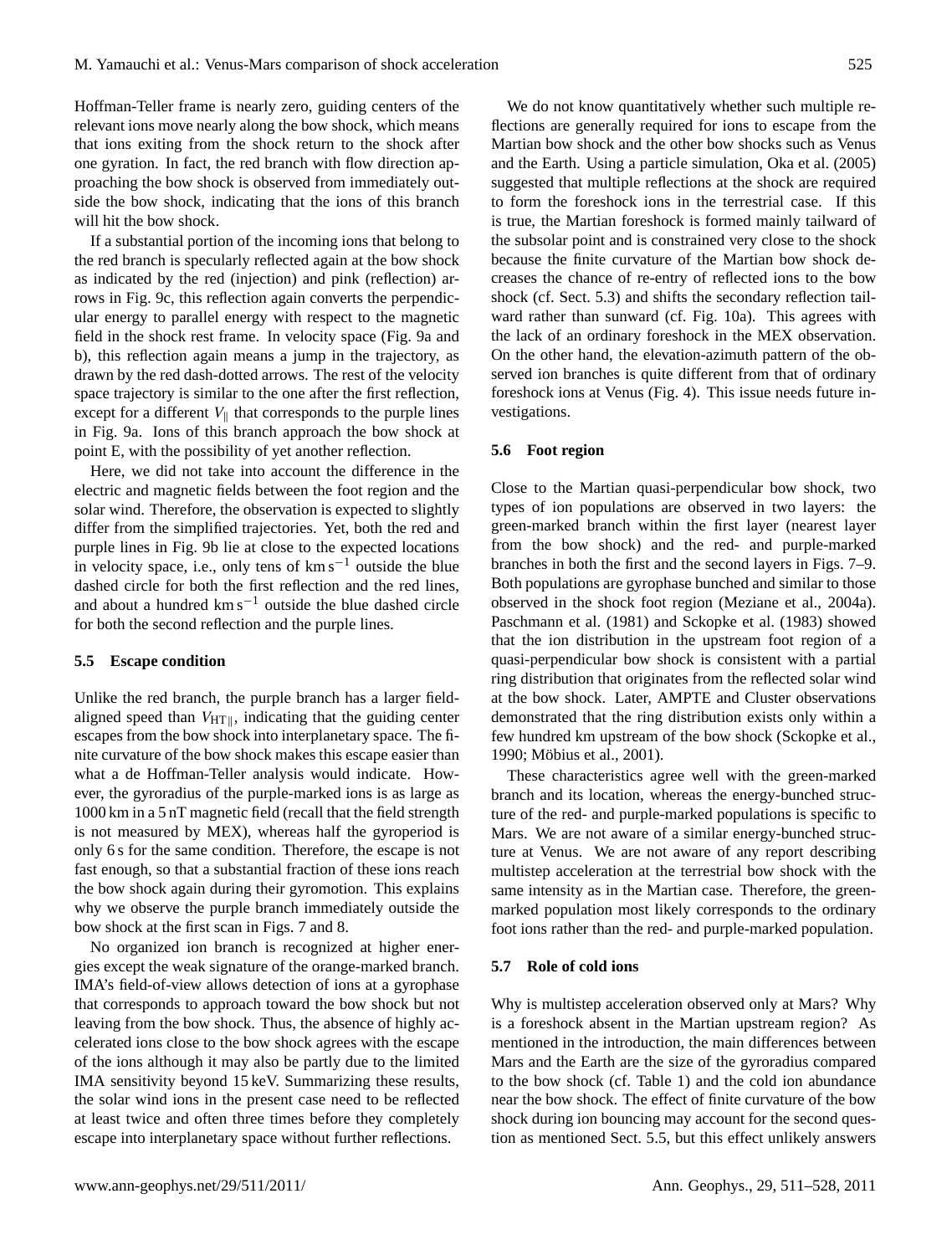the first question because the finite curvature reduces rather than increases the chance of re-entry of reflected ions, as illustrated in Fig. 10 (left panels).

However, the abundant cold ions at the location of the Martian bow shock may explain the Martian peculiarity because cold ions may influence the electric potential drop across the shock. Due to unsteady bow shock motion relative to the spacecraft, electric field measurement is very difficult at the terrestrial bow shock. Therefore, the observed potential drop across the terrestrial bow shock of only a few hundred volt (e.g., Eastwood et al., 2007, and references therein) does not exclude the possibility of localized and intermittent potential drops as large as one to a few kV. In such a case, the bow shock electric field may cause specular reflection. Let us examine the consequence of such a scenario.

First, this scenario would allow single reflections of solar wind protons to form the foreshock upstream the subsolar bow shock only for the Earth and Venus but not for Mars because of the smaller electric potential drop across the Martian bow shock than those for the Earth or Venus due to the neutralizing cold ions. Second, the kinetic energy of the solar wind ions normal to the bow shock becomes an important factor that determines whether the incoming ions will be reflected or not. In this case, the solar wind is easier to be reflected when it enters obliquely to the shock surface (bow shock flank) as shown in Fig. 10b. At the same time, obliquely reflected ions do not easily escape with a single reflection, as is discussed in Sect. 5.5. Third, gyroradii are different for cold ions and reflected solar wind because of different energies. Therefore, characteristic distances that correspond to the foot region are different for cold ions and reflected solar wind. This can account for the two-layer structure of the foot region. Note that the two-layer structure may accompany two different electric fields. In this case, an ion that entered from the first layer to the second layer experience substantial electric field that accelerates the ion. Therefore, the two-layer structure favors multiple accelerations.

# **6 Conclusions**

The foreshock of Venus has similar characteristics to that of the terrestrial foreshock. The VEX/IMA has often observed a combination of field-aligned beams and a gyrating intermediate component traveling away from the Venus bow shock. The observed rather narrow  $\delta V_{\parallel}$  cannot be explained by a velocity filter effect of ions leaking from the magnetosheath, while it is consistent with specular reflection of the solar wind. However, the MEX/IMA does not observe such foreshock ions upstream of the Martian bow shock, at least not similar to those observed upstream of Venus using identical instruments. Instead, MEX/IMA has observed a complex zoo of accelerated ions within one proton gyroradius from the quasi-perpendicular bow shock. We further examined a traversal on 12 July 2005, in which large acceleration was ob-

served in the magnetic field direction. The accelerated ions close to the bow shock are divided into two categories: collimated ions flowing tailward only within 400 km of the shock (first layer) and multistep accelerated ions up to 700 km from the shock (second layer) in addition to pick-up cycloid ions that are observed beyond one proton gyroradius.

The collimated ions in the first layer behave similarly to ions in the foot of the quasi-perpendicular terrestrial bow shock, whereas multistep accelerated ions with energybunching structure are unique to Mars. The velocities of the multistep accelerated ions appear consistent with the multiple reflection of solar wind at the bow shock frank. These ions attain a sufficient field-aligned velocity component for escaping from the bow shock after a second reflection.

While the Mars-Venus difference in the foreshock ion signature in the upstream region of the subsolar bow shock can be attributed to either the curved bow shock or the abundance of cold ions near the Martian bow shock, only the latter may explain the two-layer structure of the shock foot as well as the energy-bunched accelerated ions. To qualitatively test the proposed explanations for the observations, future studies are needed both observationally (i.e., missions with a more complete particle and fields instrument suite) and theoretically. Mars is an ideal space laboratory to study the acceleration process under strong influence of a curved bow shock and the abundance of cold ions in a collisionless plasma.

*Acknowledgements.* This work was partly supported by the Swedish Research Counsel (VR) #621-2008-3769 and Swedish National Space Board (RS) in Sweden, and by NASA contract NASW-00003 at SwRI in the USA. The lead author (MY) wishes to thank Sweden programs of providing help for physically disabled individuals which have made it possible for him to conduct this work.

Topical Editor I. A. Daglis thanks E. Möbius and another anonymous referee for their help in evaluating this paper.

#### **References**

- Alfvén, H. and Fälthammar, C. G.: Cosmical Electrodynamics, Fundamental Principles, Clarendon, Oxford, 1963.
- Asbridge, J. R., Bame, S. J., and Strong, I. B.: Outward flow of protons from the Earth's bow shock, J. Geophys. Res., 73, 5777– 5782, 1968.
- Barabash S. and Lundin, R.: Reflected Ions Near Mars, Phobos-2 Observations, Geophys. Res. Lett., 20, 787–790, 1993.
- Barabash, S., Dubinin, E., Pissarenko, N., Lundin, R., and Russell, C. T.: Picked-up Protons near Mars: Phobos Observations, Geophys. Res. Lett., 18, 1805–1808, 1991.
- Barabash, S., Lundin, R., Andersson, H., Brinkfeldt, K., Grigoriev, A., Gunell, H., Holmström, M., Yamauchi, M., Asamura, K., Bochsler, P., Wurz, P., Cerulli-Irelli, R., Mura, A., Milillo, A., Maggi, M., Orsini, S., Coates, A. J., Linder, D. R., Kataria, D. O., Curtis, C. C., Hsieh, K. C., Sandel, B. R., Frahm, R. A., Sharber, J. R., Winningham, J. D., Grande, M., Kallio, E., Koskinen, H., Riihelä, P., Schmidt, W., Säles, T., Kozyra, J. U., Krupp, N., Woch, J., Livi, S., Luhmann, J. G., McKenna-Lawlor, S., Roelof, E. C., Williams, D. J., Sauvaud, J.-A., Fedorov A.,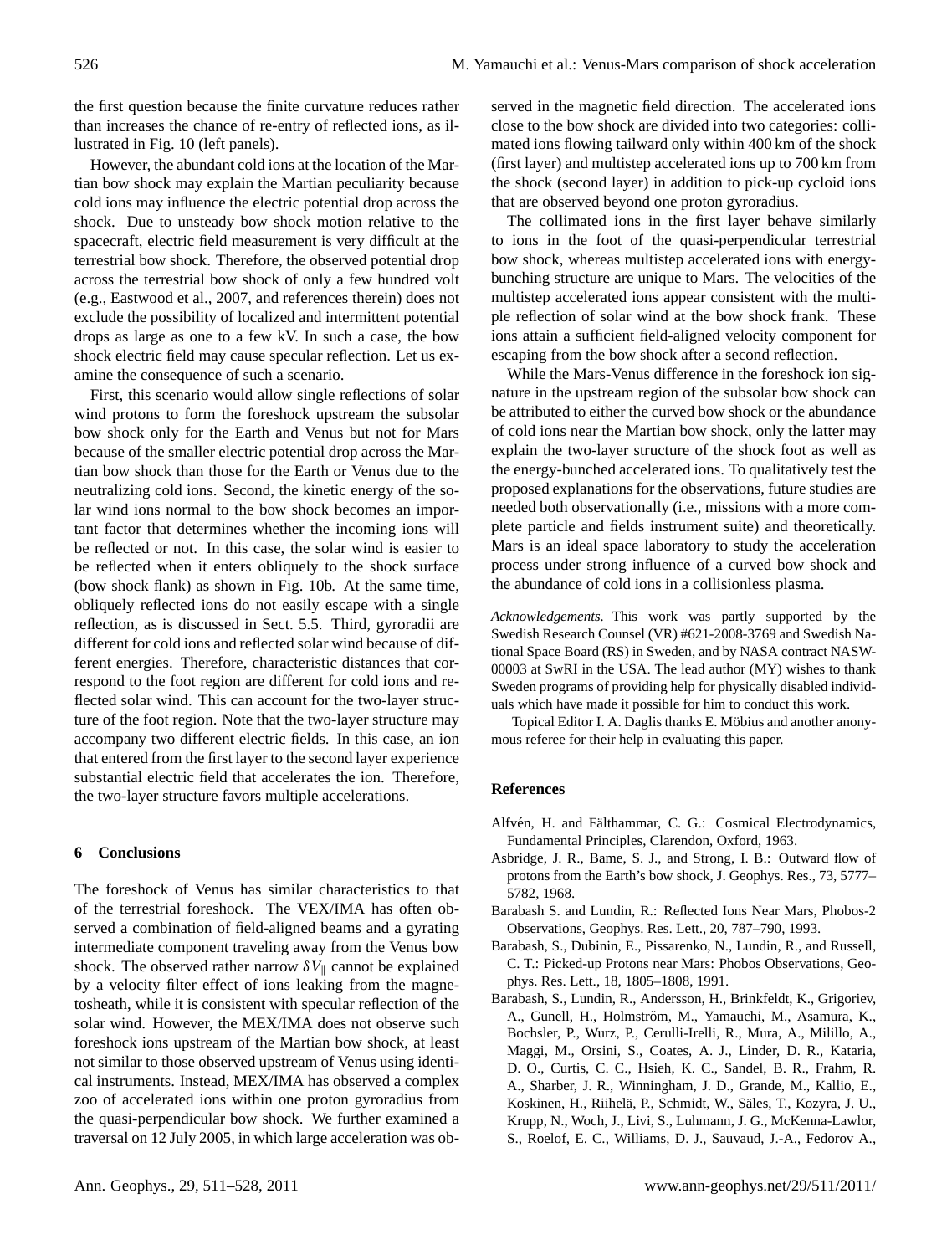and Thocaven J.-J.: The analyzer of space plasmas and energetic atoms (ASPERA-3) for the Mars Express mission, Space Sci. Rev., 126(1–4), 113–164, [doi:10.1007/s11214-006-9124-8,](http://dx.doi.org/10.1007/s11214-006-9124-8) 2006.

- Dubinin, E., Lundin, R., Koskinen, H., and Norberg, O.: Cold Ions at the Martian Bow Shock Phobos Observations, J. Geophys. Res., 98, 5617–5623, 1993.
- Dubinin, E. M., Obod, D., Lundin, R., Schwingenschuh, K., and Grard, R.: Some Features of the Martian Bow Shock, Adv. Space Res., 15(8/9), 423–431, 1995.
- Dubinin, E. M., Sauer, K., Delva, M., Grard, R., Livi, S., Lundin, R., Skalsky, A., Schwingenschuh, K., Szego, K., and Trotignon, J.-G.: Multi-instrument Study of the Upstream Region near Mars: The Phobos-2 Observations, J. Geophys. Res., 105(A4), 7557–7571, [doi:10.1029/1999JA900400,](http://dx.doi.org/10.1029/1999JA900400) 2000.
- Dubinin, E., Fraenz, M., Woch, J., Barabash, S., Lundin, R., and Yamauchi, M.: Hydrogen exosphere at Mars: Pickup protons and their acceleration at the bow shock, Geophys. Res. Lett., 33, L22103, [doi:10.1029/2006GL027799,](http://dx.doi.org/10.1029/2006GL027799) 2006.
- Eastwood, J. P., Lucek, E. A., Mazelle, C., Meziane, K., Narita, Y., Pickett, J., and Treumann, R. A.: The foreshock, Space Sci. Rev., 118, 41–94, [doi:10.1007/s11214-005-3824-3,](http://dx.doi.org/10.1007/s11214-005-3824-3) 2005.
- Eastwood, J. P., Bale, S. D., Mozer, F. S., and Hull, A. J.: Contributions to the cross shock electric field at a quasiperpendicular collisionless shock, Geophys. Res. Lett., 34, L17104, [doi:10.1029/2007GL030610,](http://dx.doi.org/10.1029/2007GL030610) 2007.
- Fedorov, A., Budnik, E., Sauvaud, J.-A., Mazelle, C., Barabash, S., Lundin, R., Acuna, M., Holström, M., Grigoriev, A., Yamauchi, M., Andersson, H., Thocaven, J. J., Winningham, D., Frahm, R., Sharber, J. R., Scherrer, J., Coates, A. J., Linder, D. R., Kataria, D. O., Kallio, E., Koskinen, H., Säles, T., Riihelä, P., Schmidt, W., Kozyra, J., Luhmann, J., Roelof, E., Williams, D., Livi, S., Curtis, C. C., Hsieh, K. C., Sandel, B. R., Grande, M., Carter, M., McKenna-Lawler, S., Orsini, S., Cerulli-Irelli, R., Maggi, M., Wurz, P., Bochsler, P., Krupp, N., Woch, J., Fränz, M., Asamura, K., and Dierker, C.: Structure of the Martian wake, Icarus, 182(2), 329–336, [doi:10.1016/j.icarus.2005.09.021,](http://dx.doi.org/10.1016/j.icarus.2005.09.021) 2006.
- Fuselier, S. A. and Thomsen, M. F.: He2+ in field aligned beams: ISEE results, Geophys. Res Lett., 19(5), 437–440, 1992.
- Fuselier, S. A., Thomsen, M. F., Gosling, J. T., Bame, S. J., and Russell, C. T.: Gyrating and intermediate ion distributions upstream from the Earth's bow shock, J. Geophys. Res., 91(1), 91– 99, 1986.
- Giacalone, J., Jokipii, J. R., and Kóta, J.: Ion injection and acceleration at quasi-perpendicular shocks, J. Geophys. Res., 99, 19351– 19358, 1994.
- Gosling, J. T., Asbridge, J. R., Bame, S. J., Paschmann, G., and Sckopke, N.: Observations of two distinct populations of bow shock ions in the upstream solar wind, Geophys. Res. Lett., 5(11), 957– 960, 1978.
- Gosling, J. T., Thomsen, M. F., Bame, S. J., Feldman, W. C., Paschmann, G., and Sckopke, N.: Evidence for specularly reflected ions upstream from the quasi-parallel bow shock, Geophys. Res. Lett., 9(12), 1333–1336, 1982.
- Grard, R., Nairn, C., Pedersen, A., Klimov, S., Savin, S., Skalsky, A., and Trotignon, J. G.: Plasma and Waves around Mars, Planet. Space Sci., 39, 89–98, 1991.
- Holmström, M., Wieser, M., Barabash, S., Futaana, Y., and Bhardwaj, A.: Dynamics of solar wind protons reflected by the Moon,

J. Geophys. Res., 115, A06206, [doi:10.1029/2009JA014843,](http://dx.doi.org/10.1029/2009JA014843) 2010.

- Klassen, A., Gómez-Herrero, R., Müller-Mellin, R., Böttcher, S., Heber, B., Wimmer-Schweingruber, R., and Mason, G. M.: STEREO/SEPT observations of upstream particle events: almost monoenergetic ion beams, Ann. Geophys., 27, 2077–2085, [doi:10.5194/angeo-27-2077-2009,](http://dx.doi.org/10.5194/angeo-27-2077-2009) 2009.
- Kucharek, H., Mobius, E., Scholer, M., Mouikis, C., Kistler, L. ¨ M., Horbury, T., Balogh, A., Réme, H., and Bosqued, J. M.: On the origin of field-aligned beams at the quasi-perpendicular bow shock: multi-spacecraft observations by Cluster, Ann. Geophys., 22, 2301–2308, [doi:10.5194/angeo-22-2301-2004,](http://dx.doi.org/10.5194/angeo-22-2301-2004) 2004.
- Lee, M. A., Shapiro, V. D., and Sagdeev, R. Z.: Pickup ion energization by shock surfing, J. Geophys. Res., 101(A3), 4777–4789, 1996.
- Lutsenko, V. N. and Kudela, K.: Almost monoenergetic ions near the Earth's magnetosphere boundaries, Geophys. Res. Lett., 26, 413–416, 1999.
- Mazelle, C., Meziane, K., LeQuéau, D., Wilber, M., Eastwood, J. P., Reme, H., Sauvaud, J.-A., Bosqued,J. M., Dandouras, I., Mc- ` Carthy, M., Kistler, L. M., Klecker, B., Korth, A., Bavassano-Cattaneo, M. B., Pallocchia, G., Lundin, R., and Balogh, A: Production of gyrating ions from nonlinear wave-particle interaction upstream from the Earth's bow shock: a case study from Cluster-CIS, Planet. Space Sci., 51, 785–795, 2003.
- Mazelle, C., Winterhalter, D., Sauer, K., Trotignon, J. G., Acuna, M. H., Baumgärtel, K., Bertucci, C., Brain, D. A., Brecht, S. H., Delva, M., Dubinin, E., Øieroset, M., and Slavin, J.: Bow shock and upstream phenomena at Mars, Space Sci. Rev., 111, 115–181, 2004.
- Meziane, K., Mazelle, C., Wilber, M., LeQuéau, D., Eastwood, J. P., Reme, H., Dandouras, I., Sauvaud, J. A., Bosqued, J. M., Parks, ` G. K., Kistler, L. M., McCarthy, M., Klecker, B., Korth, A., Bavassano-Cattaneo, M.-B., Lundin, R., and Balogh, A.: Bow shock specularly reflected ions in the presence of low-frequency electromagnetic waves: a case study, Ann. Geophys., 22, 2325– 2335, [doi:10.5194/angeo-22-2325-2004,](http://dx.doi.org/10.5194/angeo-22-2325-2004) 2004a.
- Meziane, K., Wilber, M., Mazelle, C., LeQuéau, D., Kucharek, H., Lucek, E.A., Rème, H., Hamza, A. M., Sauvaud, J.-A., Bosqued, J. M., Dandouras, I., Parks, G. K., McCarthy, M., Klecker, B., Korth, A., Bavassano-Cattaneo, M. B., and Lundin, R. N.: Simultaneous observations of field-aligned beams and gyrating ions in the terrestrial foreshock, J. Geophys. Res., 109, A05107, [doi:10.1029/2003JA010374,](http://dx.doi.org/10.1029/2003JA010374) 2004b.
- Miao, B., Kucharek, H., Mobius, E., Mouikis, C., Matsui, H., Liu, ¨ Y. C.-M., and Lucek, E. A.: Remote sensing of local structure of the quasi-perpendicular Earth's bow shock by using field-aligned beams, Ann. Geophys., 27, 913–921, [doi:10.5194/angeo-27-](http://dx.doi.org/10.5194/angeo-27-913-2009) [913-2009,](http://dx.doi.org/10.5194/angeo-27-913-2009) 2009.
- Mobius, E., Kucharek, H., Mouikis, C., Georgescu, E., Kistler, L. ¨ M., Popecki, M. A., Scholer, M., Bosqued, J. M., Reme, H., ` Carlson, C. W., Klecker, B., Korth, A., Parks, G. K., Sauvaud, J. C., Balsiger, H., Bavassano-Cattaneo, M.-B., Dandouras, I., DiLellis, A. M., Eliasson, L., Formisano, V., Horbury, T., Lennartsson, W., Lundin, R., McCarthy, M., McFadden, J. P., and Paschmann, G.: Observations of the spatial and temporal structure of field-aligned beam and gyrating ring distributions at the quasi-perpendicular bow shock with Cluster CIS, Ann. Geophys., 19, 1411–1420, [doi:10.5194/angeo-19-1411-2001,](http://dx.doi.org/10.5194/angeo-19-1411-2001) 2001.